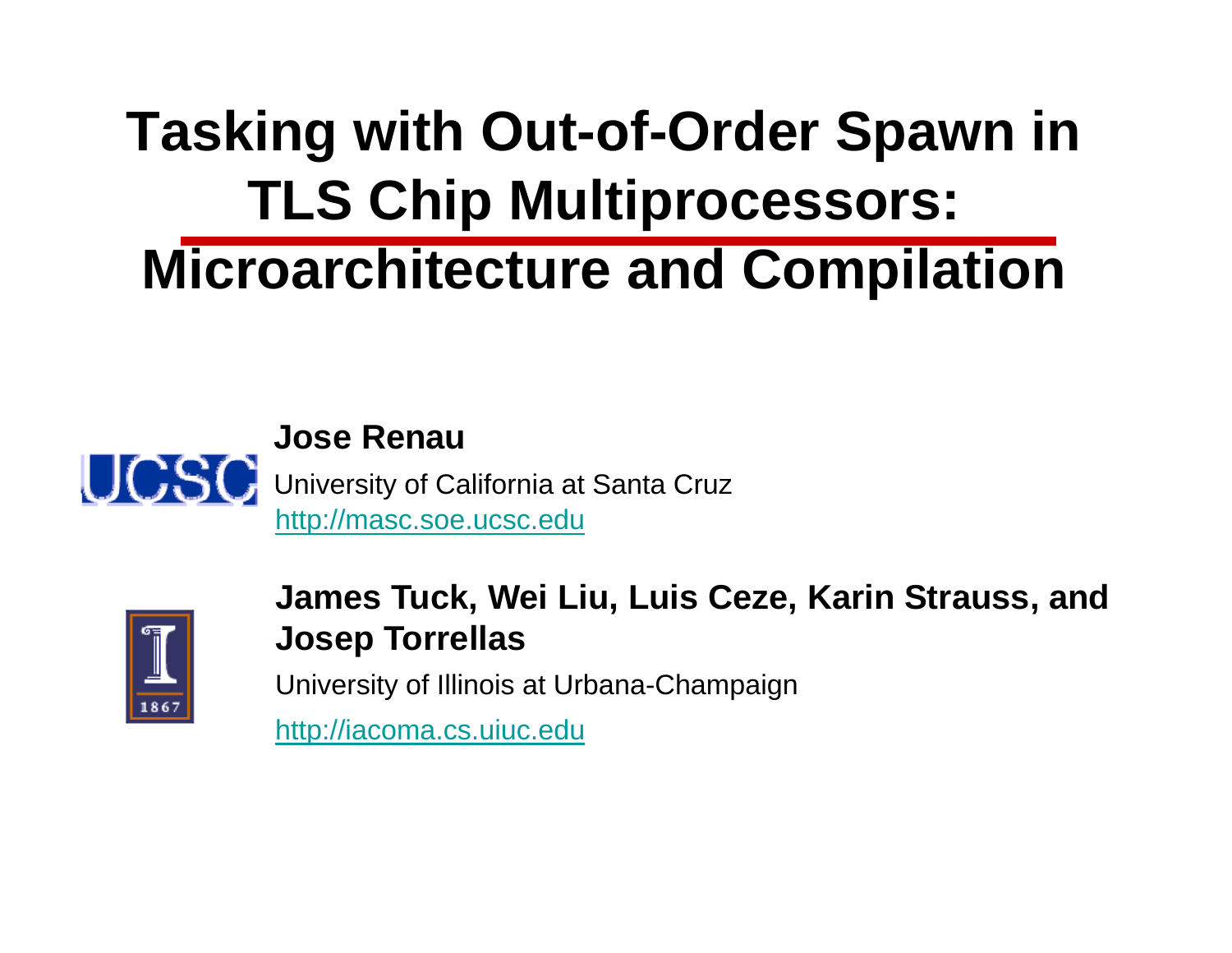- Wire delay is becoming dominant
- $\bullet$  Power efficiency is decreasing  $\rightarrow$  More power density
- Complexity is growing exponentially

#### **Future Proposals must consider these trends**

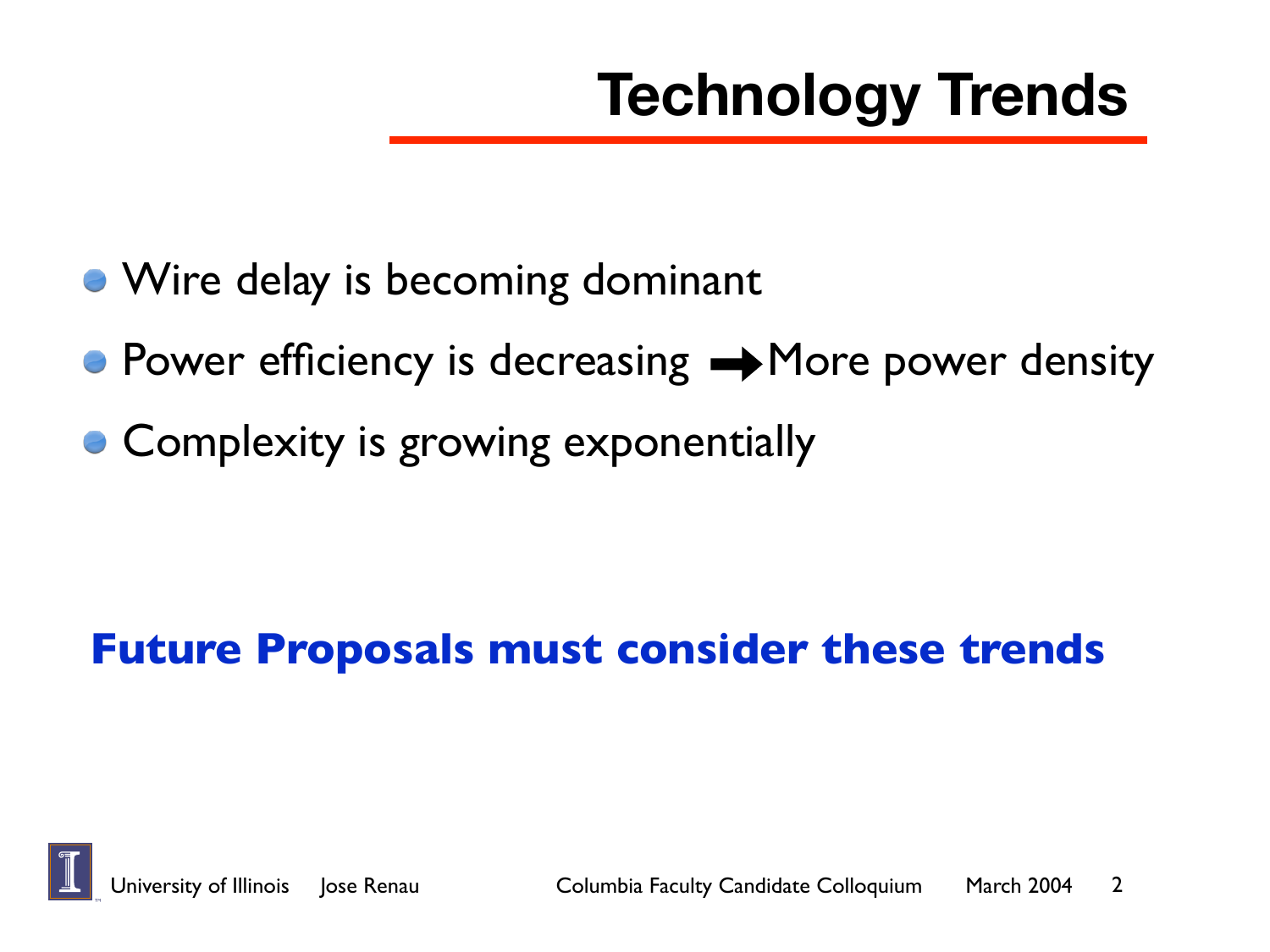#### **Wire Delay is Becoming Dominant**



#### Not a single monolithic processor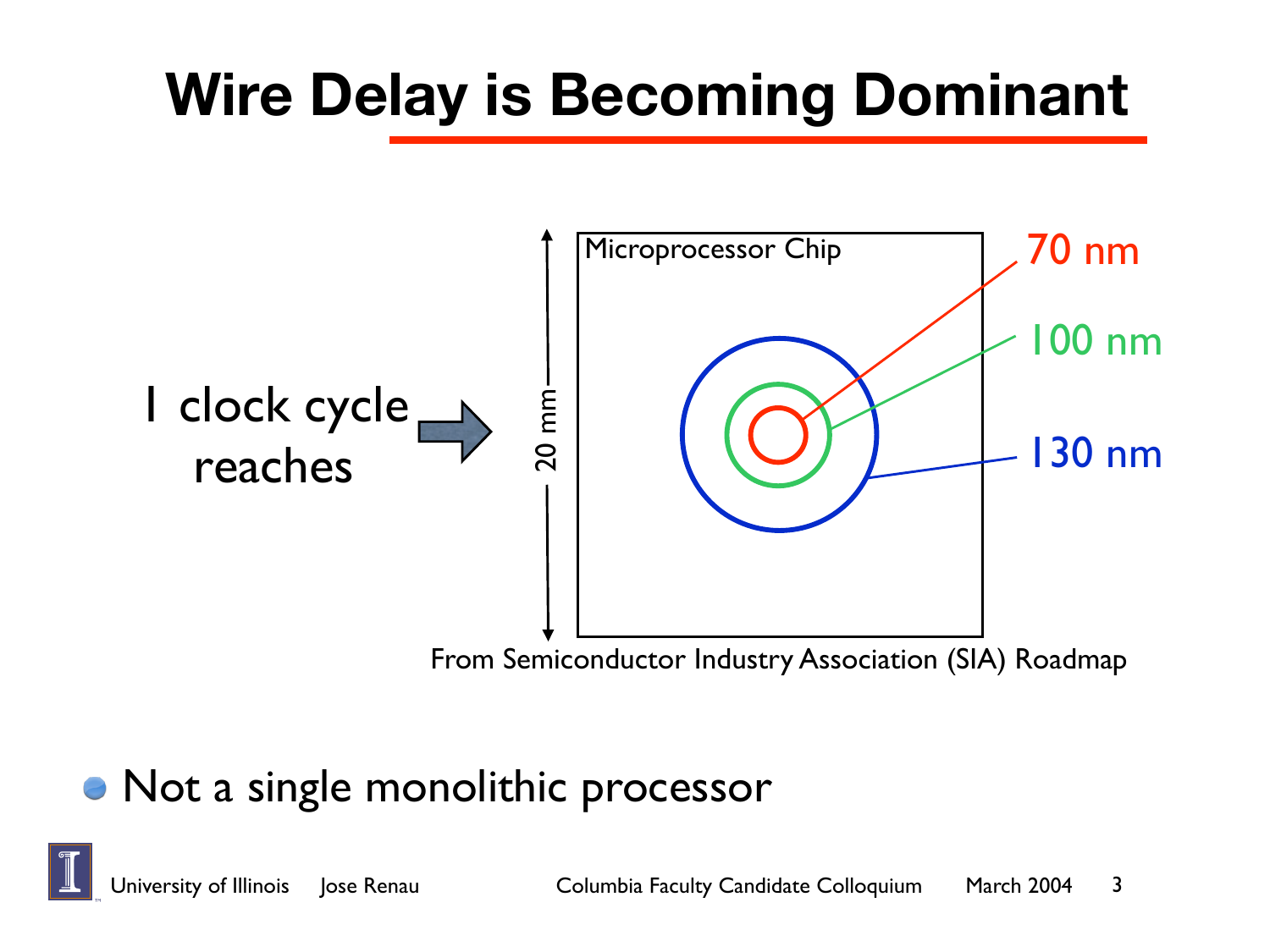#### **Power Efficiency is Decreasing**

Same work: faster ... but require much more power

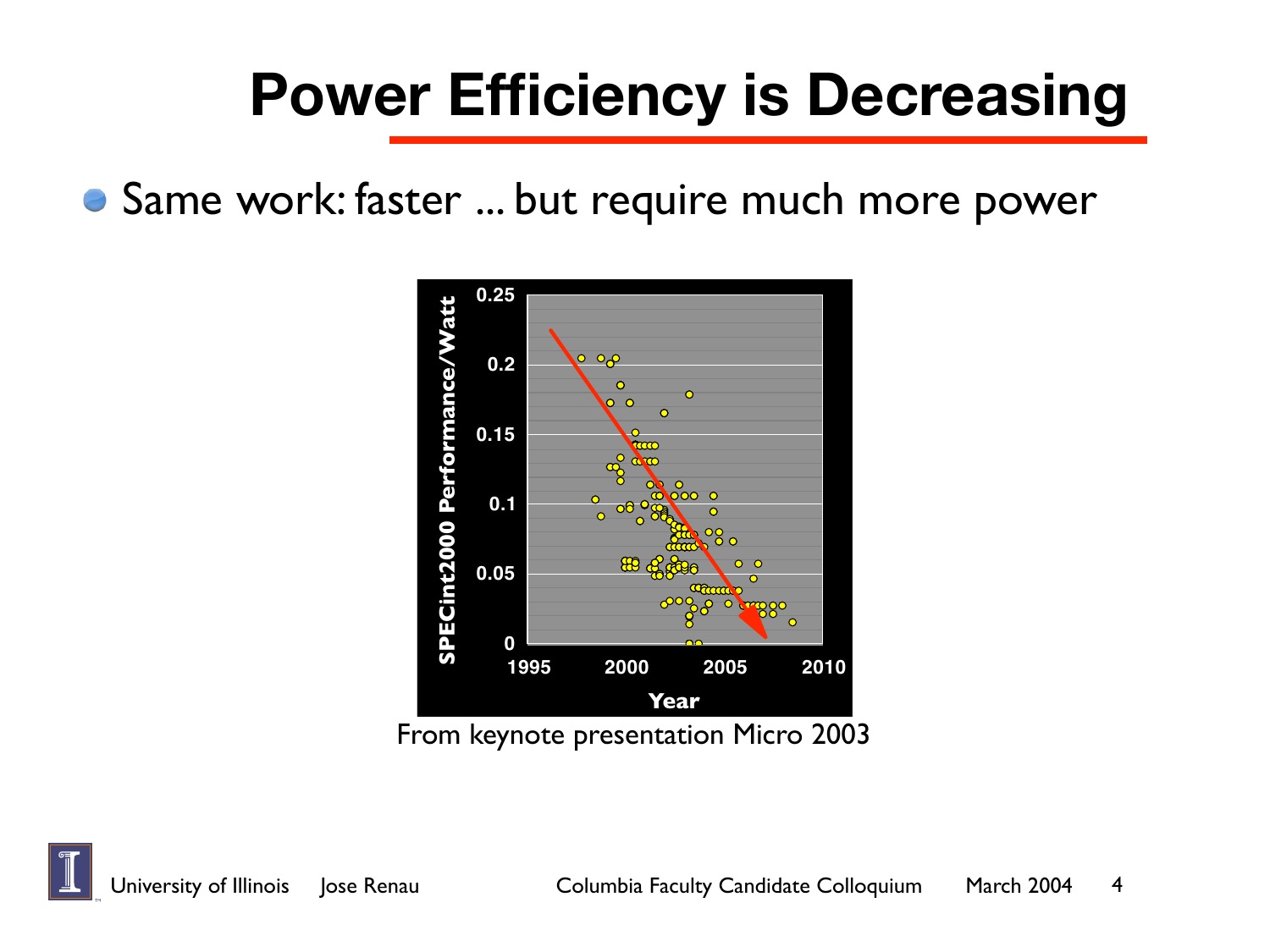#### **Complexity is Growing Exponentially**

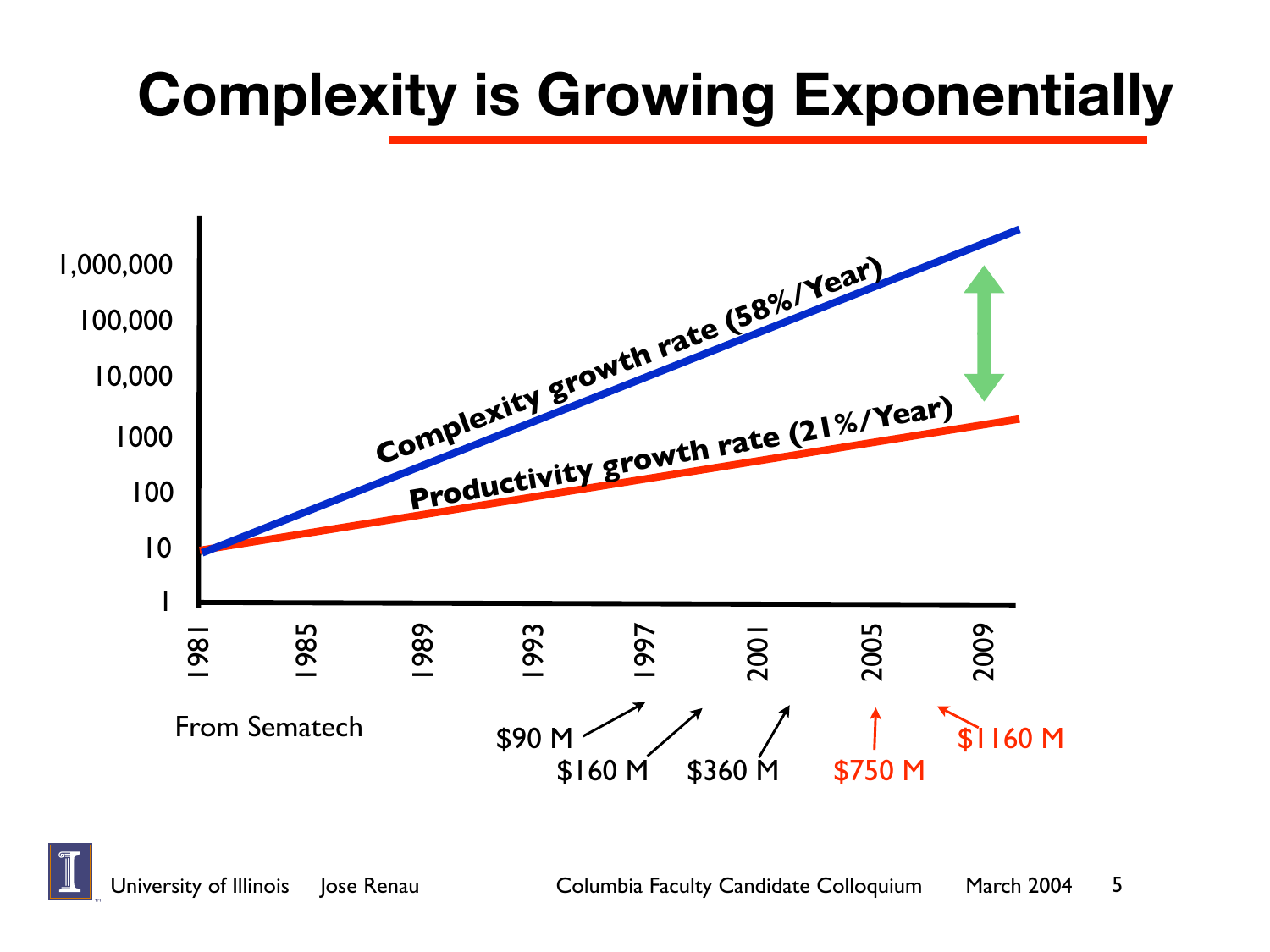#### **Implications**

- Wire delay:
	- Not a single monolithic processor
- Power:
	- Energy-efficient design (simple cores are efficient)
- **Complexity:** 
	- **Very large block reuse**

#### **Chip Multiprocessor?**

#### **Clock Reach**

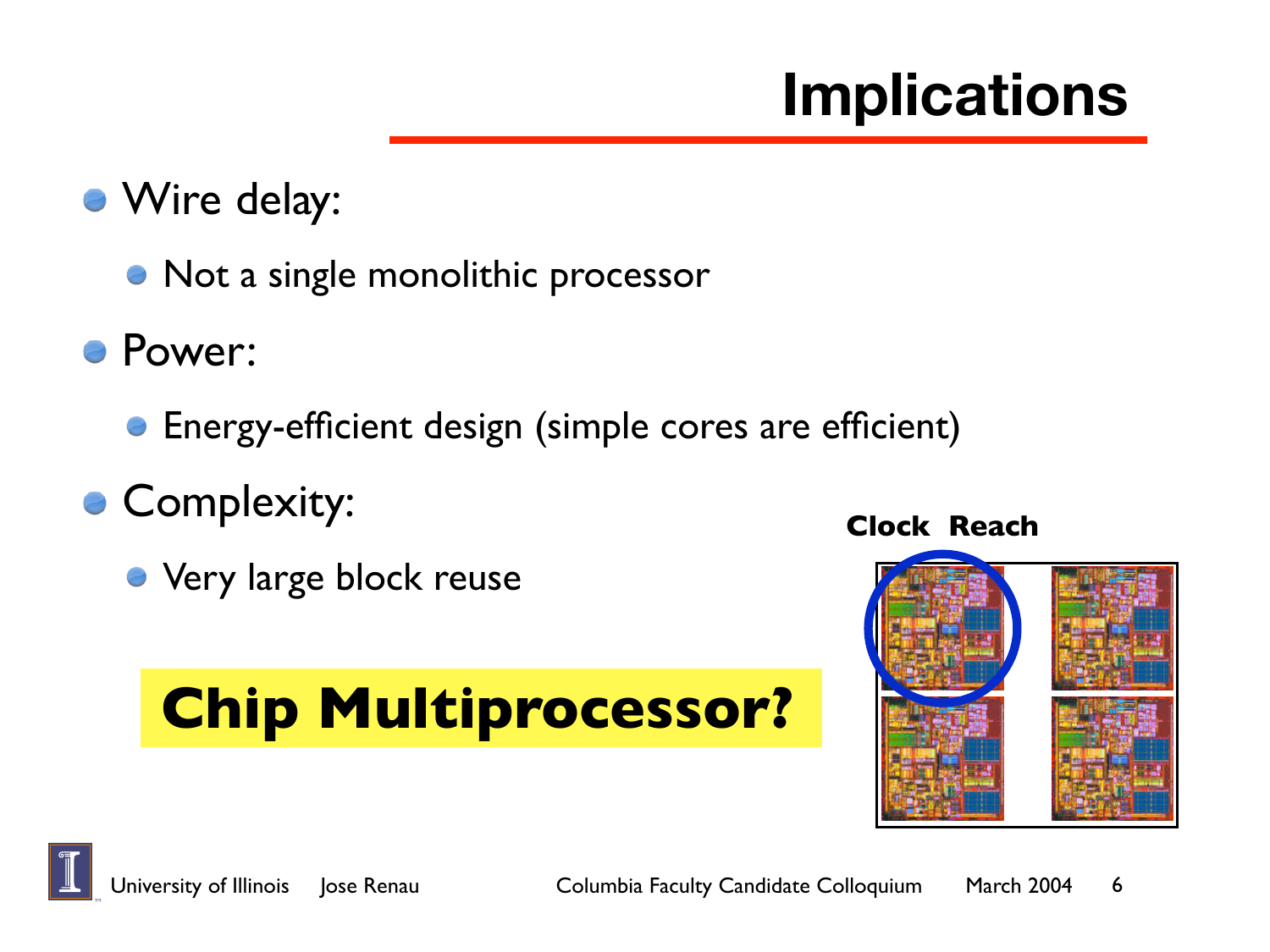# **Chip Multiprocessor (CMP)**

- Has a natural advantage for parallel apps
- No speedups for sequential applications

#### **CMP with Thread Level Speculation**

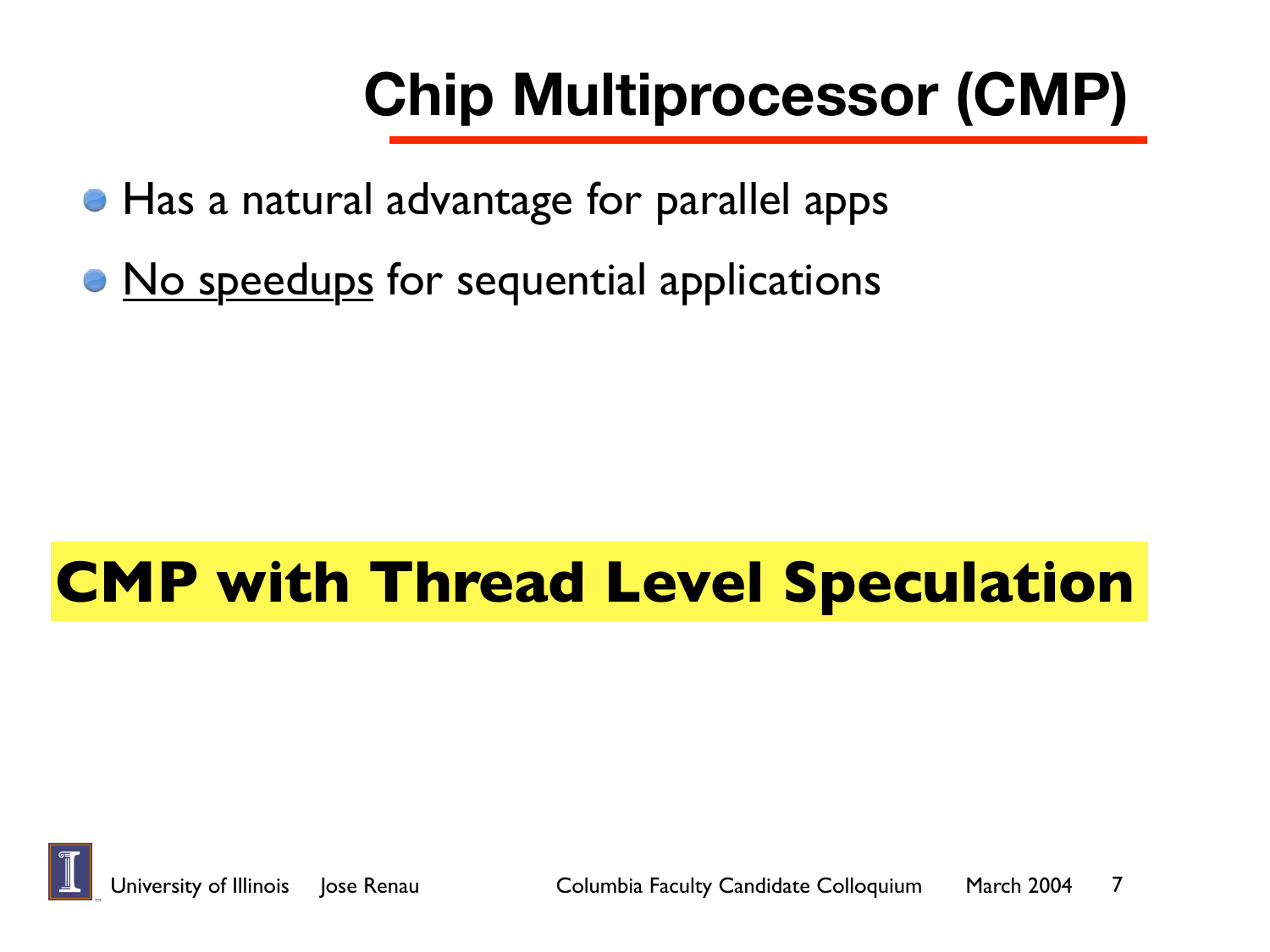#### **Thread Level Speculation (TLS)**

$$
\text{Sequential} \Longrightarrow \begin{cases} \text{for}(i=0; i < n; i++) & \{ \\ x[Y[i]] = x[Z[i]] \dots \\ \} \end{cases}
$$

Compilers cannot parallelize

**• TLS: Assume no dependences, hardware verifies** 

$$
\begin{array}{rcl}\n\text{for}(i=0; i < n/2; i++) < \\
\text{X[Y[i]]} &= X[Z[i]].\n \end{array}
$$
\n
$$
\begin{array}{rcl}\n\text{The image shows a linear variable } \\
\text{The image shows a linear variable } \\
\text{The image shows a linear variable } \\
\text{The image shows a linear variable } \\
\text{The image shows a linear variable } \\
\text{The image shows a linear variable } \\
\text{The image shows a linear variable } \\
\text{The image shows a linear variable } \\
\text{The image shows a linear variable } \\
\text{The image shows a linear variable } \\
\text{The image shows a linear variable } \\
\text{The image shows a linear variable } \\
\text{The image shows a linear variable } \\
\text{The image shows a linear variable } \\
\text{The image shows a linear variable } \\
\text{The image shows a linear variable } \\
\text{The image shows a linear variable } \\
\text{The image shows a linear variable } \\
\text{The image shows a linear variable } \\
\text{The image shows a linear variable } \\
\text{The image shows a linear variable } \\
\text{The image shows a linear variable } \\
\text{The image shows a linear variable } \\
\text{The image shows a linear variable } \\
\text{The image shows a linear variable } \\
\text{The image shows a linear variable } \\
\text{The image shows a linear variable } \\
\text{The image shows a linear variable } \\
\text{The image shows a linear variable } \\
\text{The image shows a linear variable } \\
\text{The image shows a linear variable } \\
\text{The image shows a linear variable } \\
\text{The image shows a linear variable } \\
\text{The image shows a linear variable } \\
\text{The image shows a linear variable } \\
\text{The image shows a linear variable } \\
\text{The image shows a linear variable } \\
\text{The image shows a linear variable } \\
\text{The image shows a linear variable } \\
\text{The image shows a linear variable } \\
\text{The image shows a linear variable } \\
\text{The image shows a linear variable } \\
\text{The image shows a linear variable } \\
\text{The image shows a linear variable } \\
\text{The image shows a linear variable } \\
\text{The image shows a linear variable } \\
\text{The image shows a linear variable } \\
\text{The image shows a linear variable } \\
\text{The image shows a linear variable } \\
\text{The image shows a linear variable } \\
\text{The image shows a linear variable } \\
\text{The image shows a linear variable } \\
\text{The image shows a linear variable } \\
\text{The image shows a linear variable } \\
\text{The image shows a linear variable } \\
\text{The image shows a linear variable } \\
\text{The image shows a linear variable } \\
\text{The image shows a linear variable } \\
\text{The image shows a linear variable } \\
\text{The image shows a linear variable } \\
\text{The image shows a linear variable } \\
\text{The image shows a linear variable } \\
\text{The image shows a linear
$$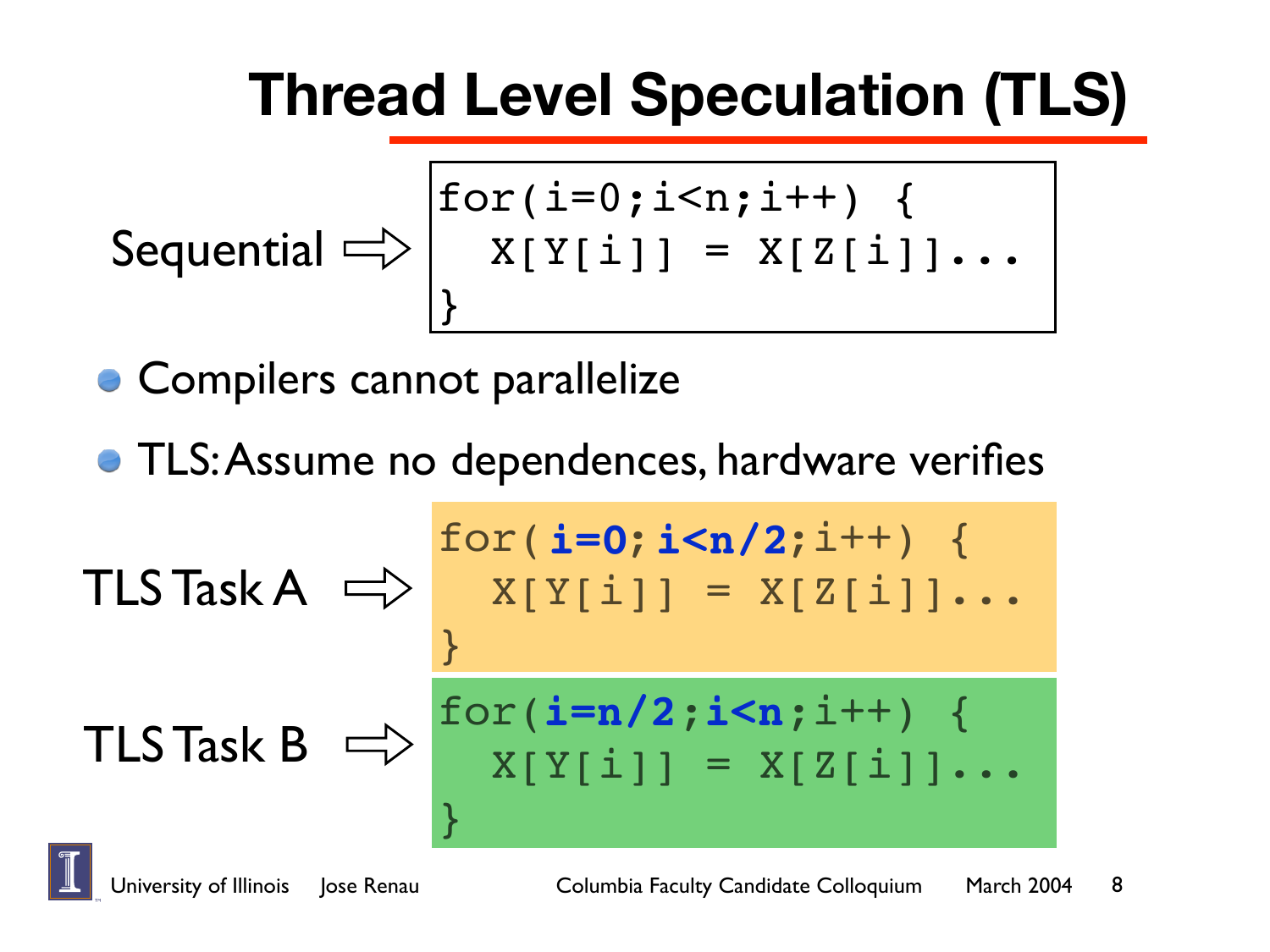#### **Thread Level Speculation (TLS)**

- **TLS Hardware:** 
	- Tracks data accesses at run-time
	- Detects dependence violations
	- Kills and restarts tasks



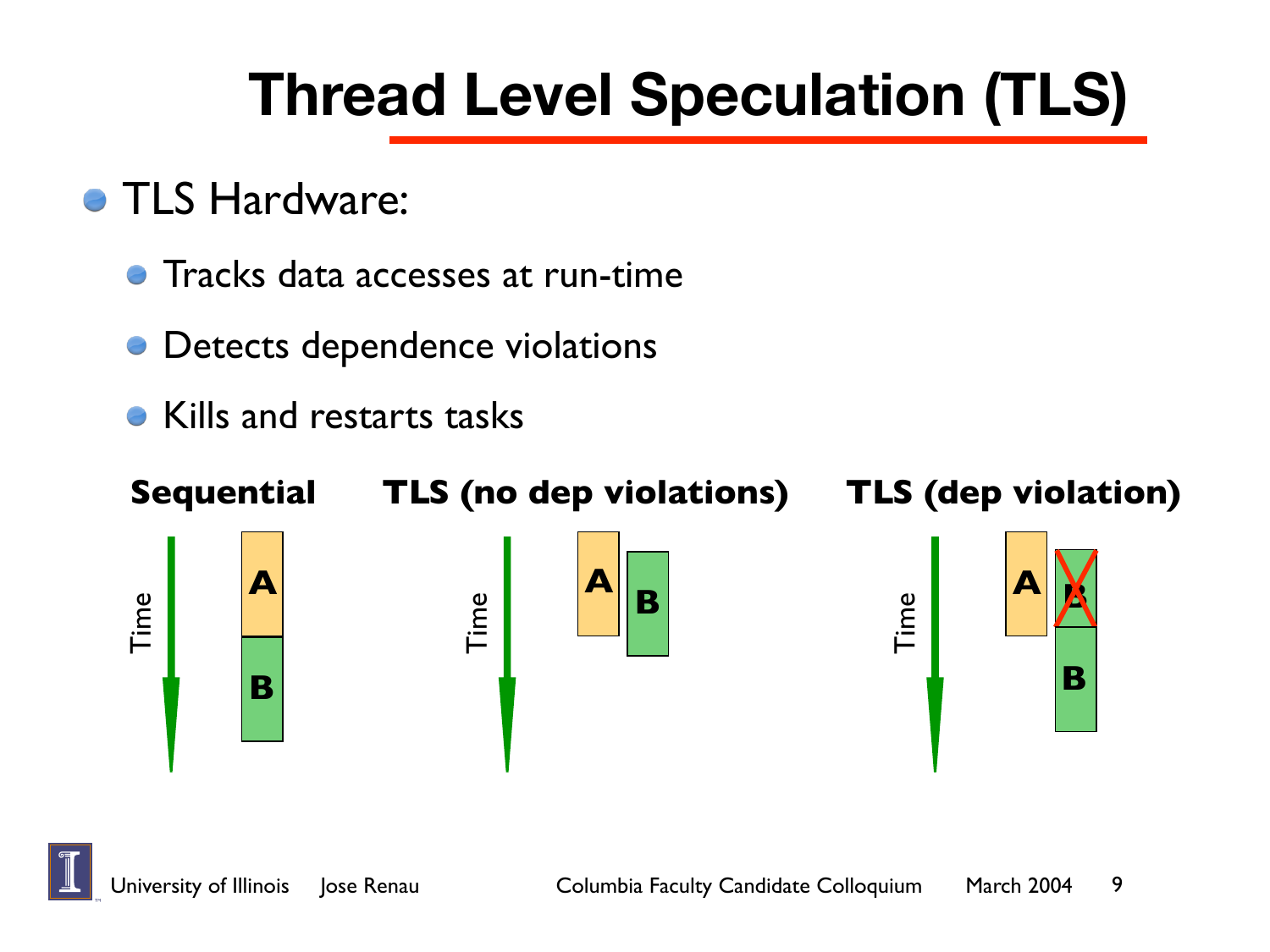#### **Architectures Compared**





#### **TLS CMP**



1 CPU 3-issue

1 CPU 6-issue 4 CPUs 3-issue with TLS

**Sequential** apps only

 Sequential apps using ALL cores and parallel apps

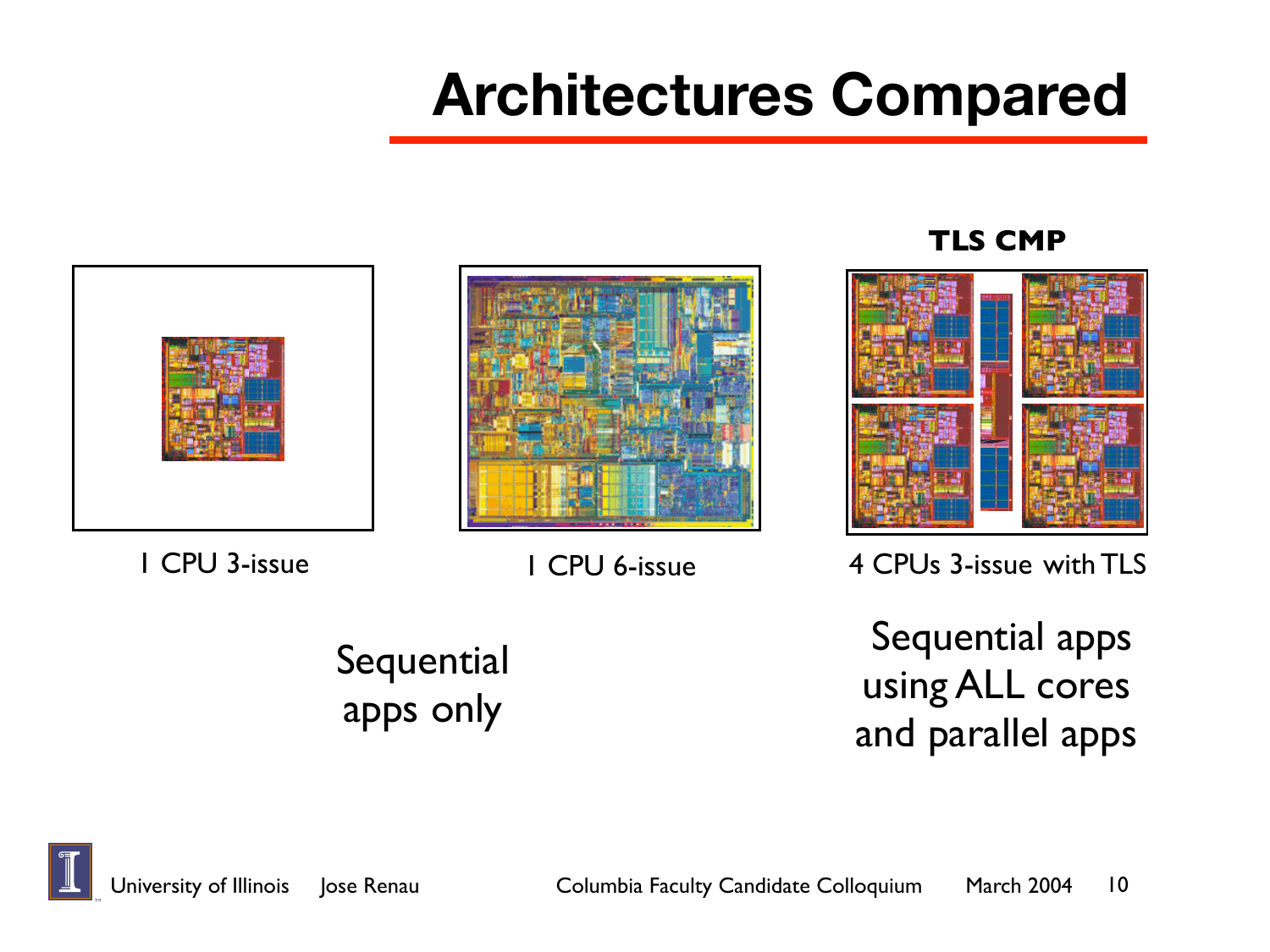#### **My Contributions: Performance**

#### **Boost TLS performance through much more flexible task execution**

**• Aggressive out-of-order task spawn** 

- **Novel TLS CMP micro-architecture**
- Novel compiler algorithms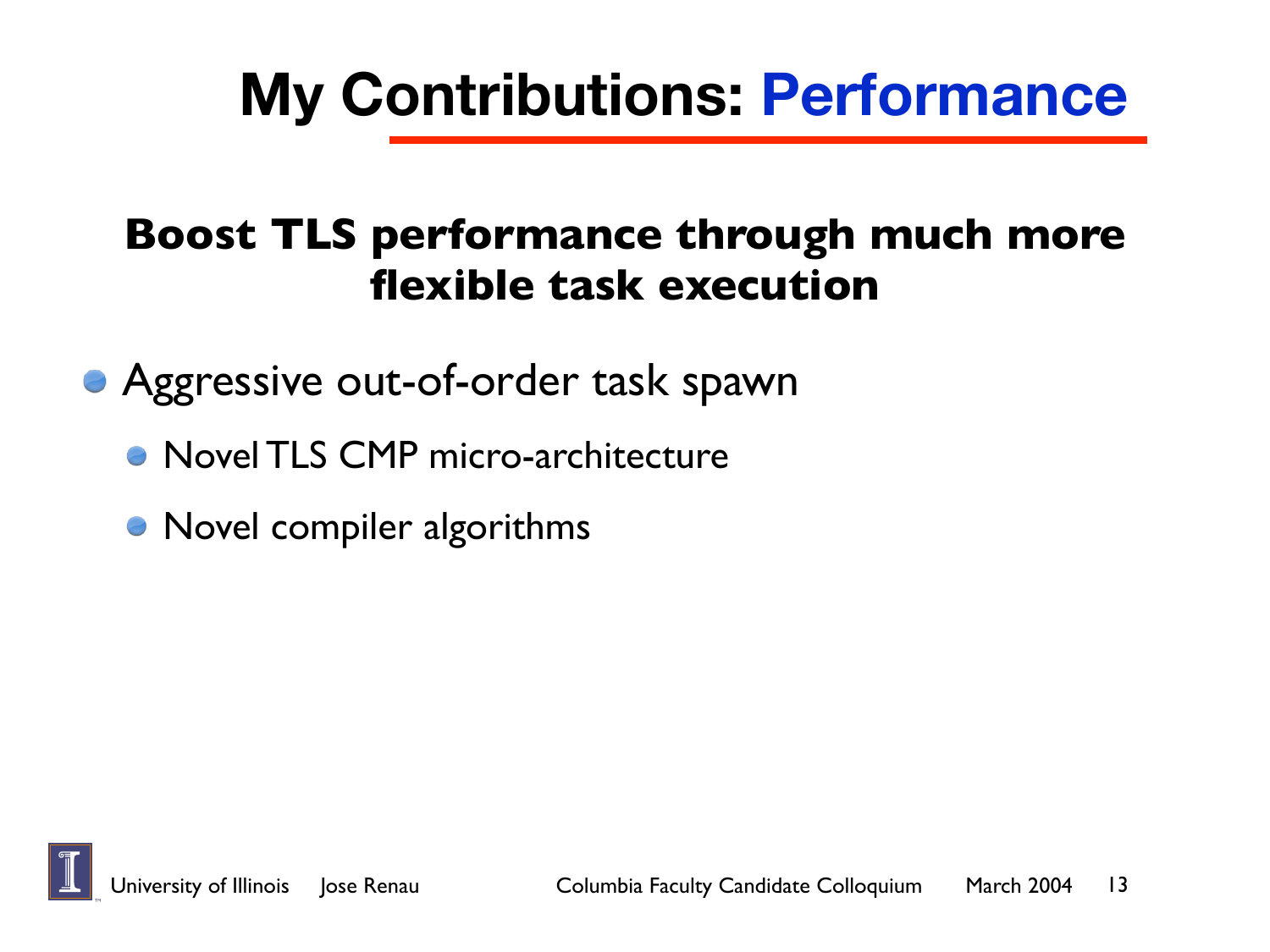#### **Main Results**

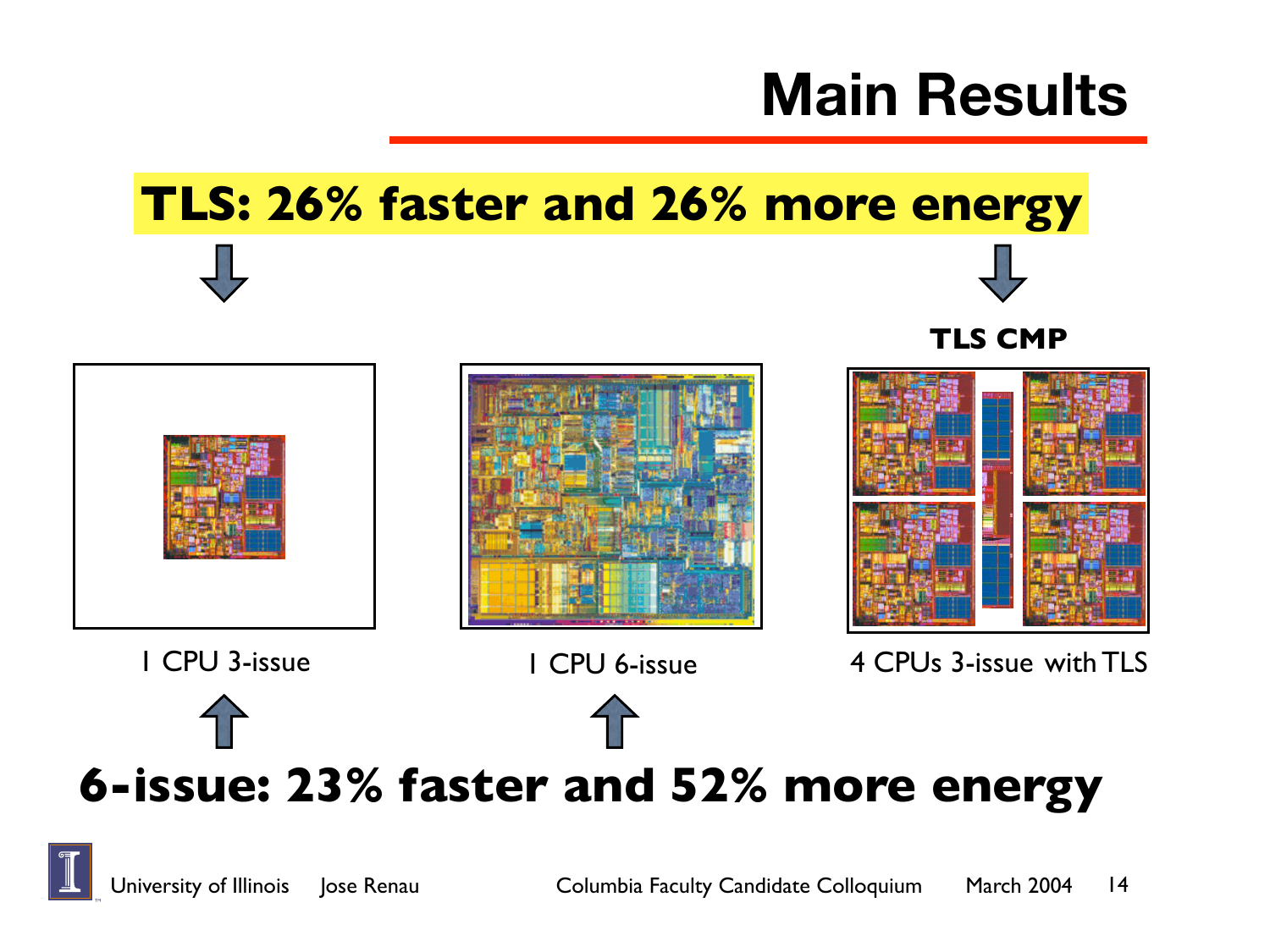#### **More Flexible Task Selection**

- Current TLS CMP are restricted to in-order spawn:
	- **Simpler hardware**
	- **More complex compiler**

**• Proposal: More flexible task selection** 

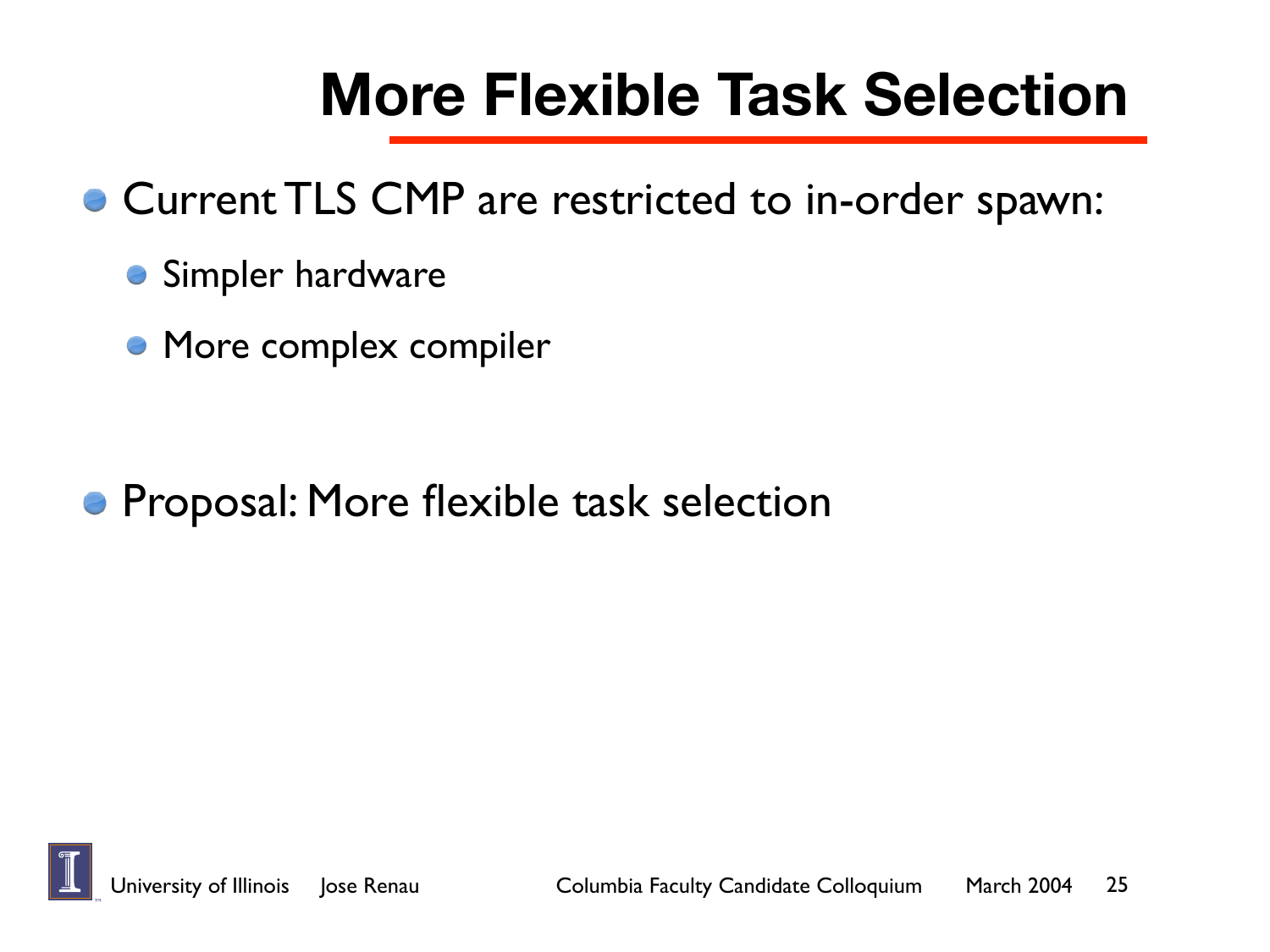#### **Task Generation**

Fully automated gcc pass that generates tasks on:



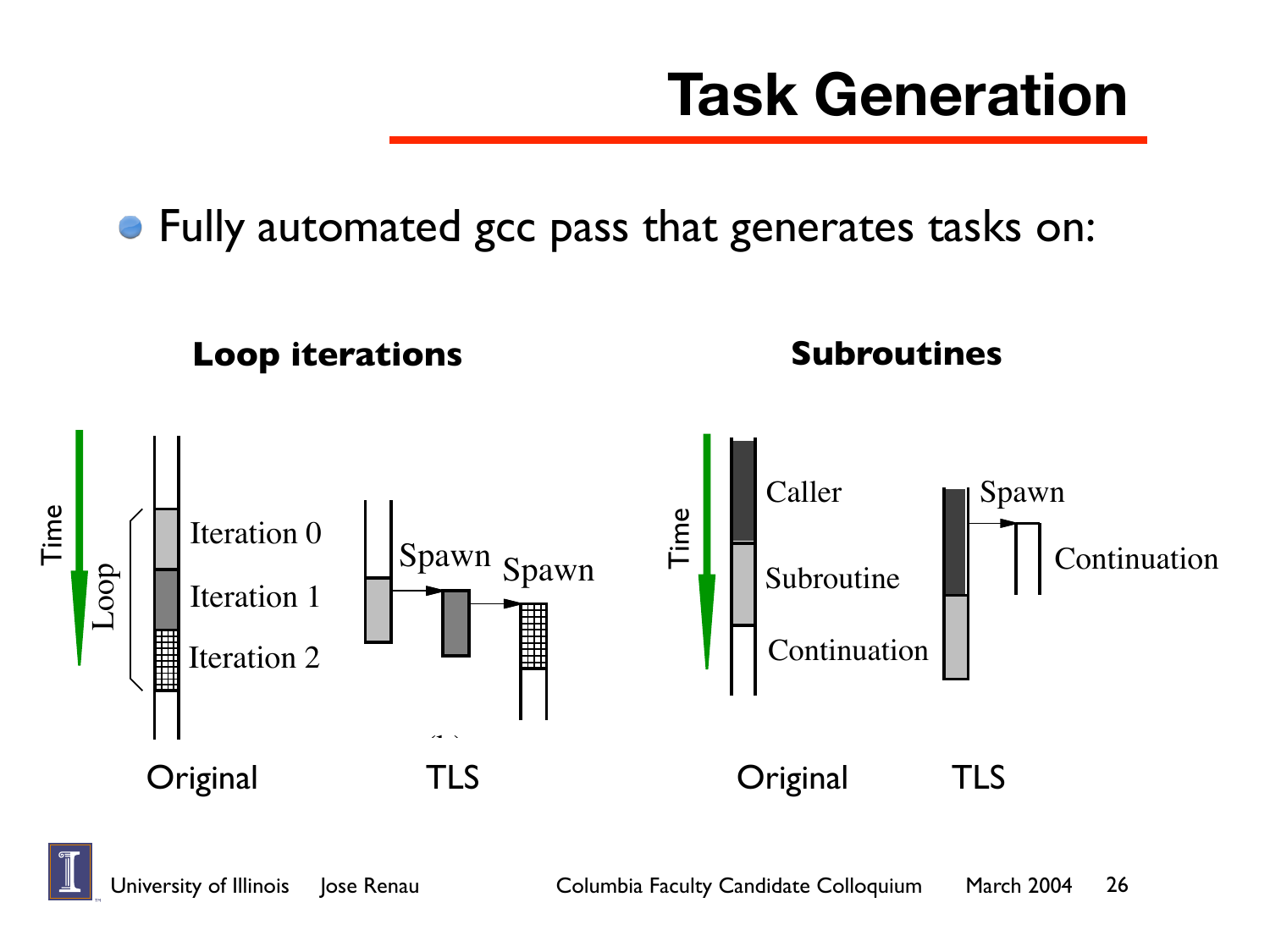# **Out-of-Order Task Spawn**

- High flexibility:Any subroutine or loop iteration
- Task nesting induces out-of-order spawn

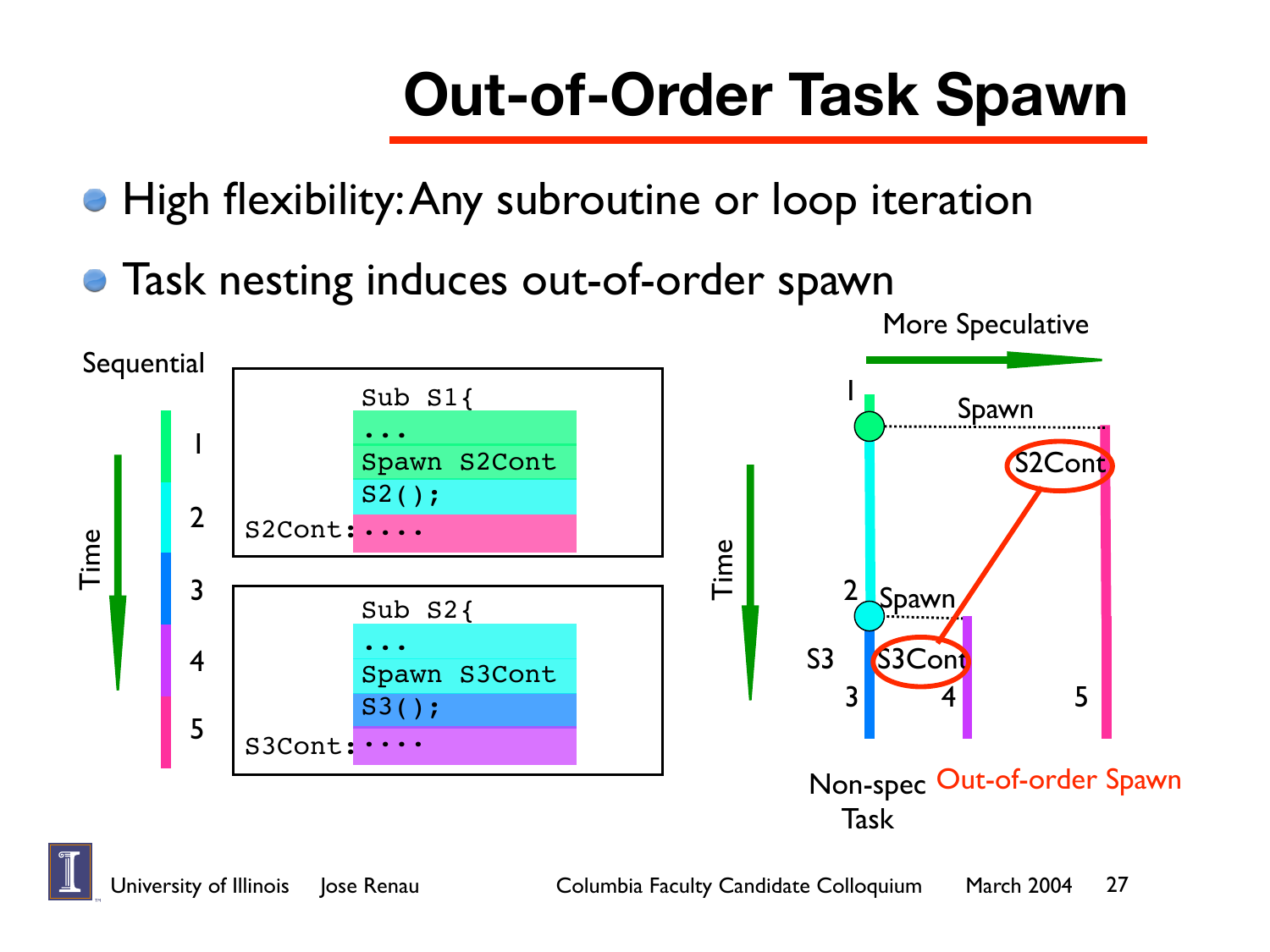### **Challenges in Out-of-Order Spawn**

- Hard-to-predict dynamic task hierarchy
	- **How to maintain task order dynamically?** 
		- **Communication between tasks requires relative order**
	- **How to manage resources dynamically?** 
		- Highly spec tasks can clog resources

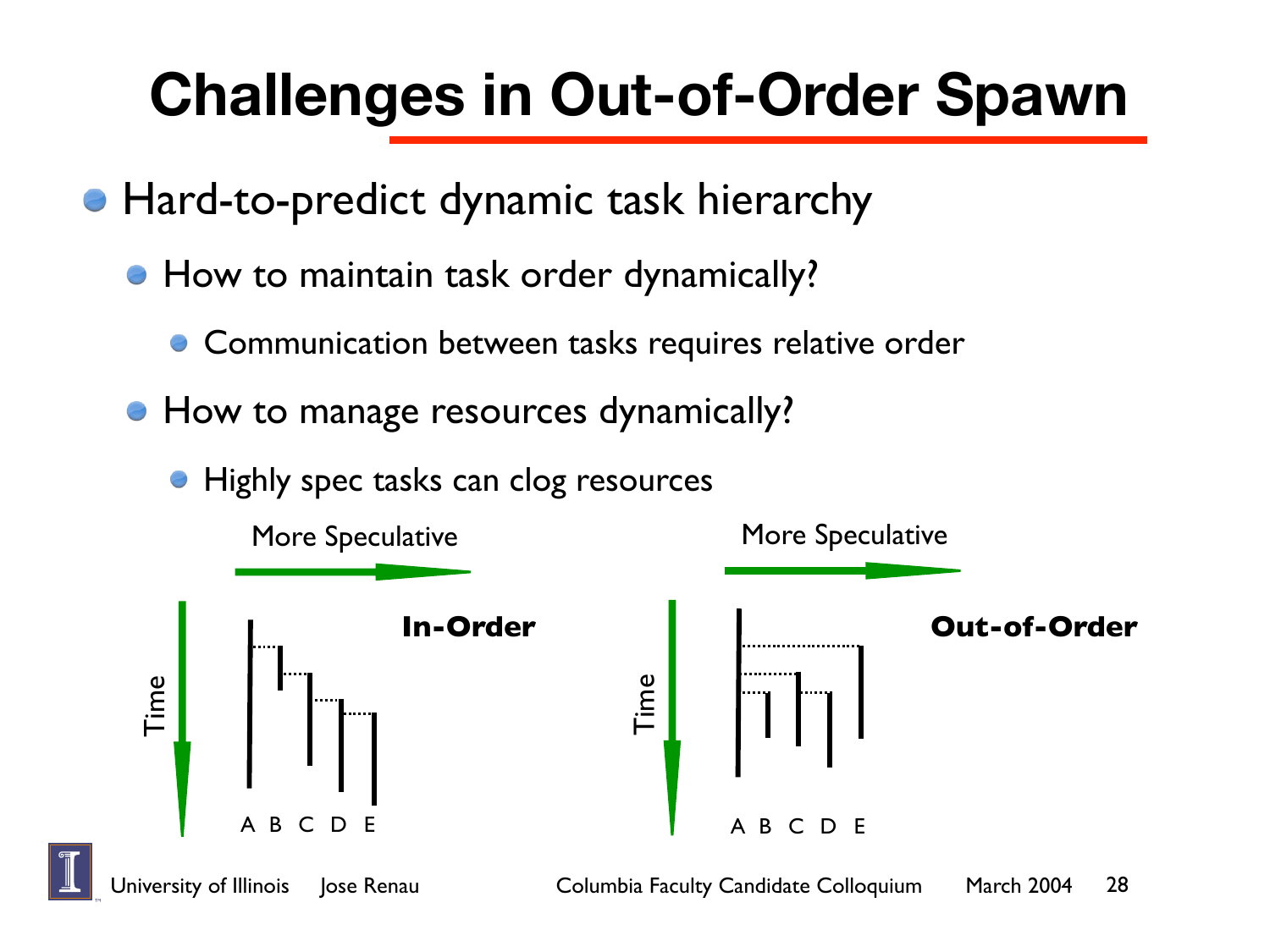#### **Task Ordering: Version Intervals**

- **In-order spawn:** 
	- **Each task has a Version ID**
	- On spawn: Parent task gives Version ID + 1 to child
- **Proposal for out-of-order spawn:** 
	- Each task is assigned an interval of versions [*Base*, *Limit*)
	- **Communicating tasks use** *Base* to identify order
	- **On spawn: Parent task gives upper half interval to child**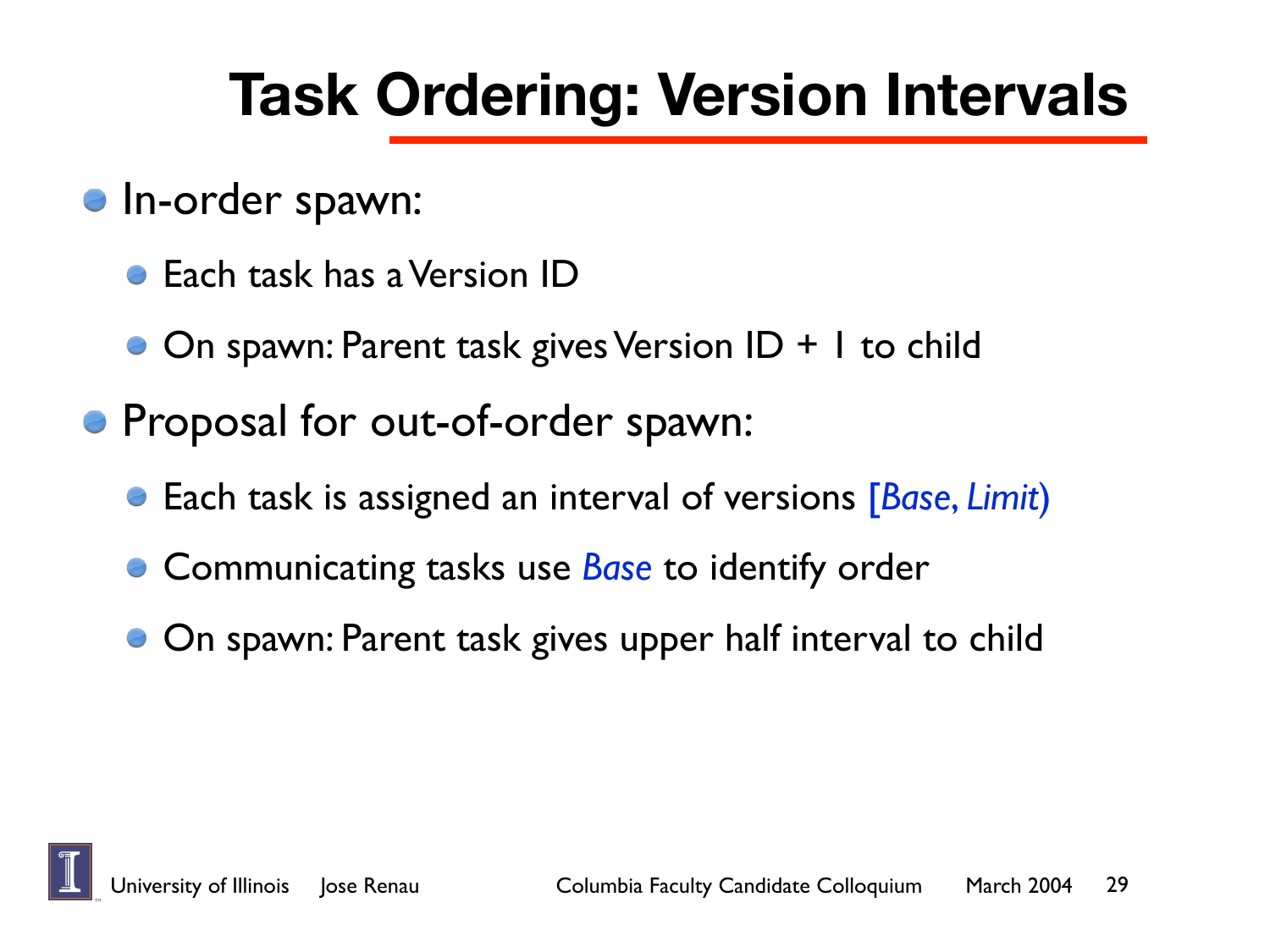#### **Version Intervals Example**

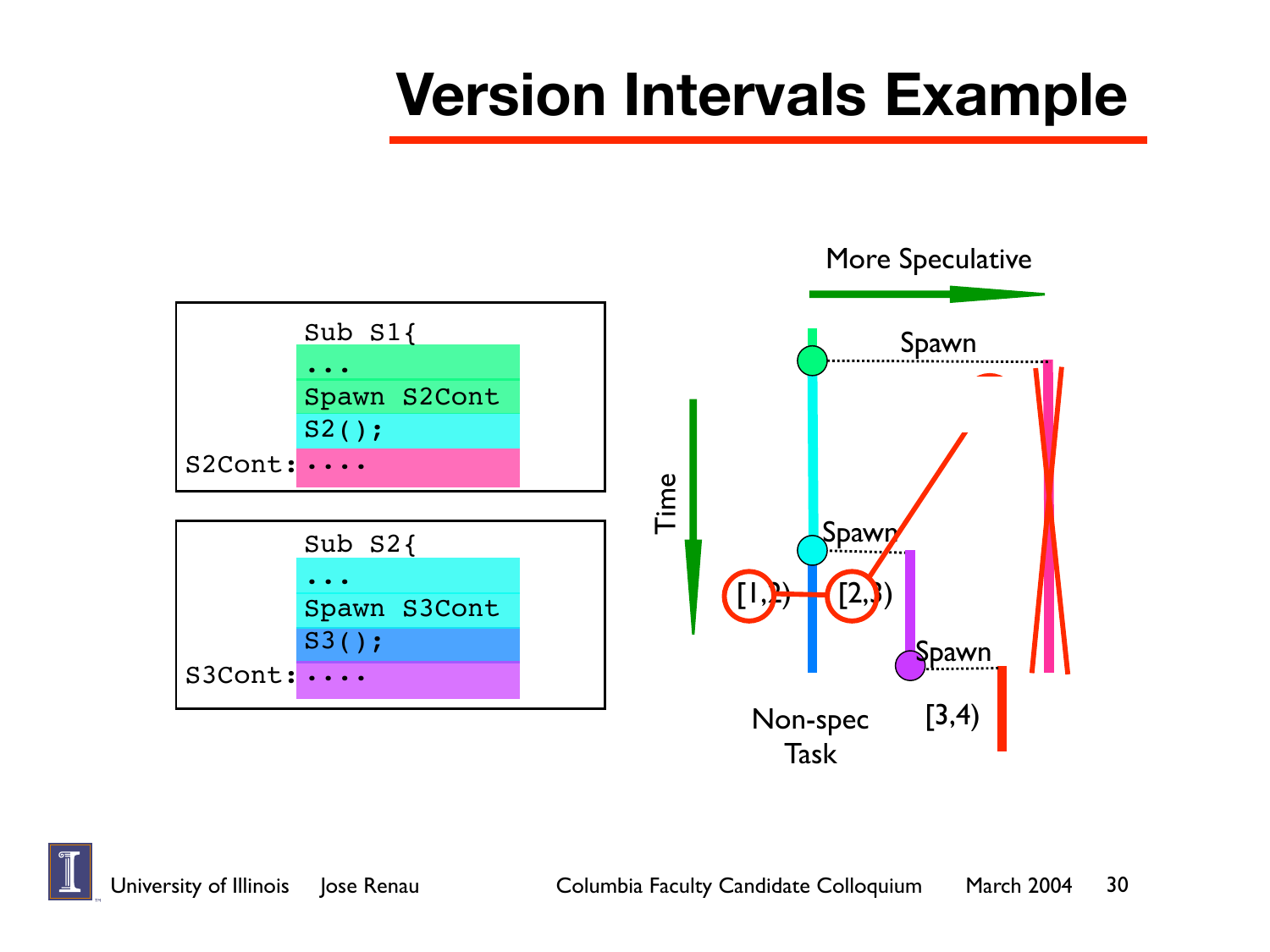#### **Dynamically Managing Resources**

- **In-order spawn:** 
	- Easy to manage resources: More spec tasks spawned later
- Out-of-order spawn:
	- Hard to manage resources:
		- **Example: highly spec tasks can clog resources**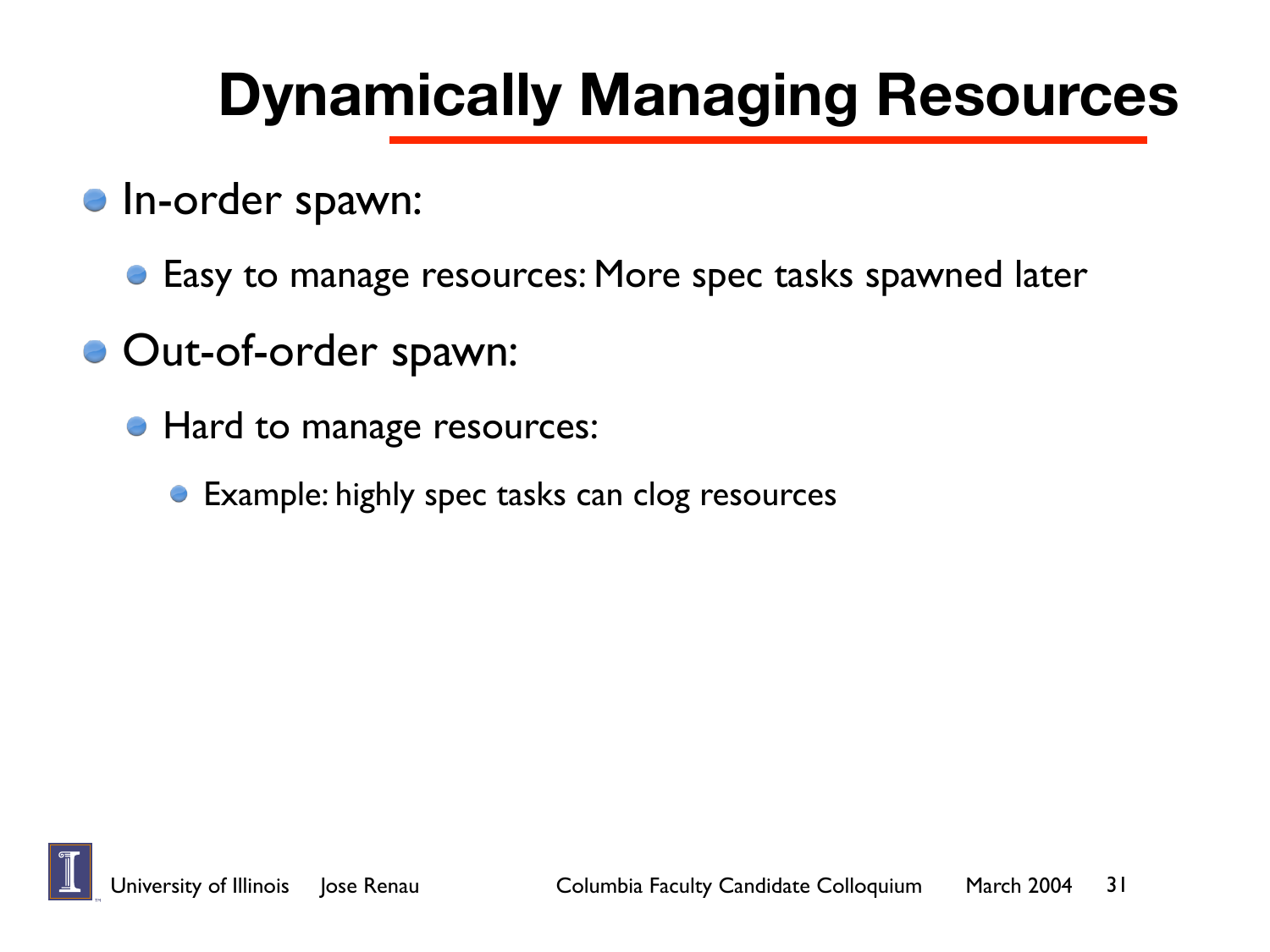# **Dynamic Task Merging**

- **Proposal: "Fuse" tasks at run time** 
	- **MergeNext:** 
		- **Parent skips spawn instruction: Fuses parent & child**
	- MergeLast:
		- Task kills most spec task: Fuses two most spec tasks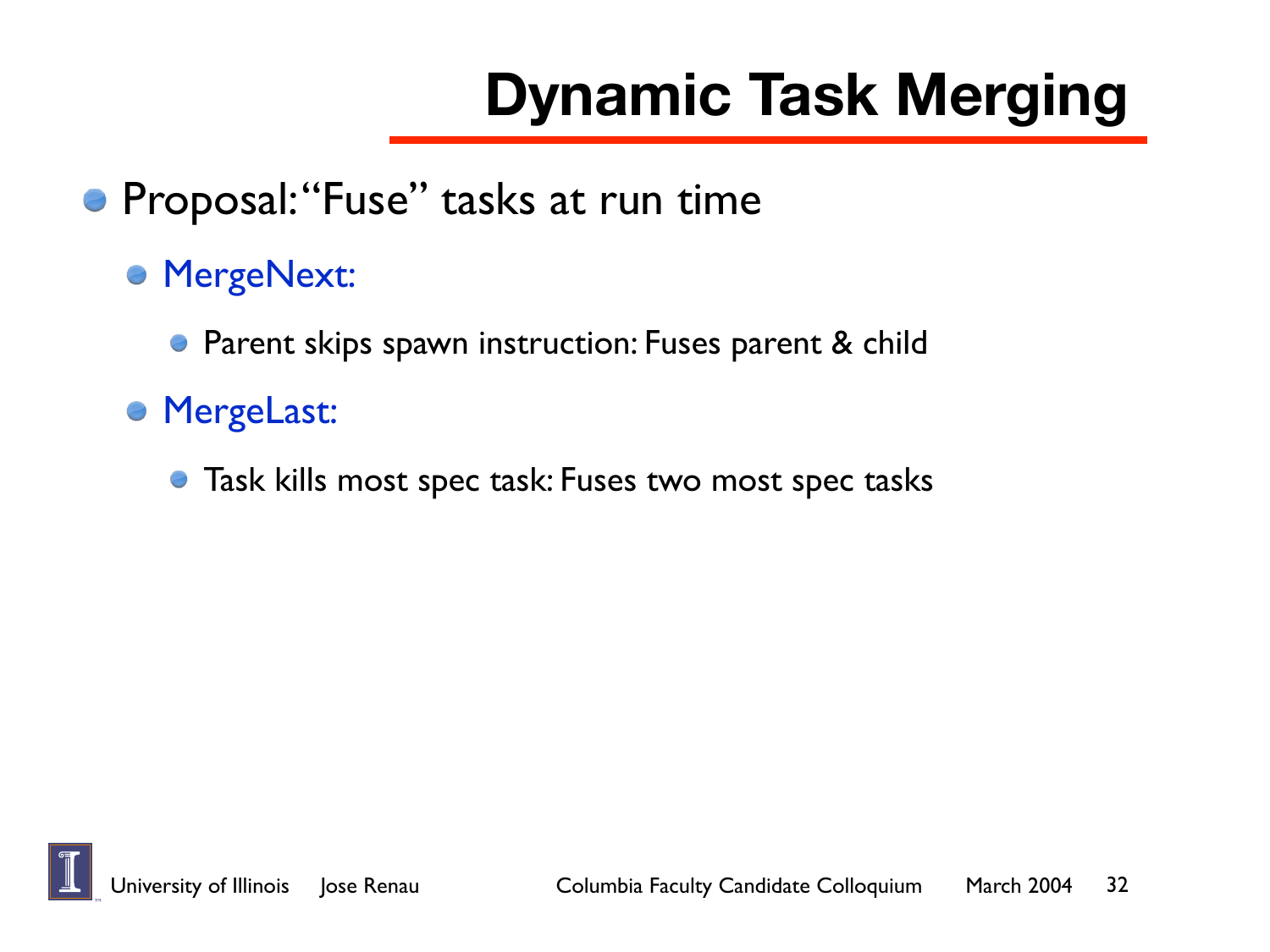### **Dynamic Task Merging**



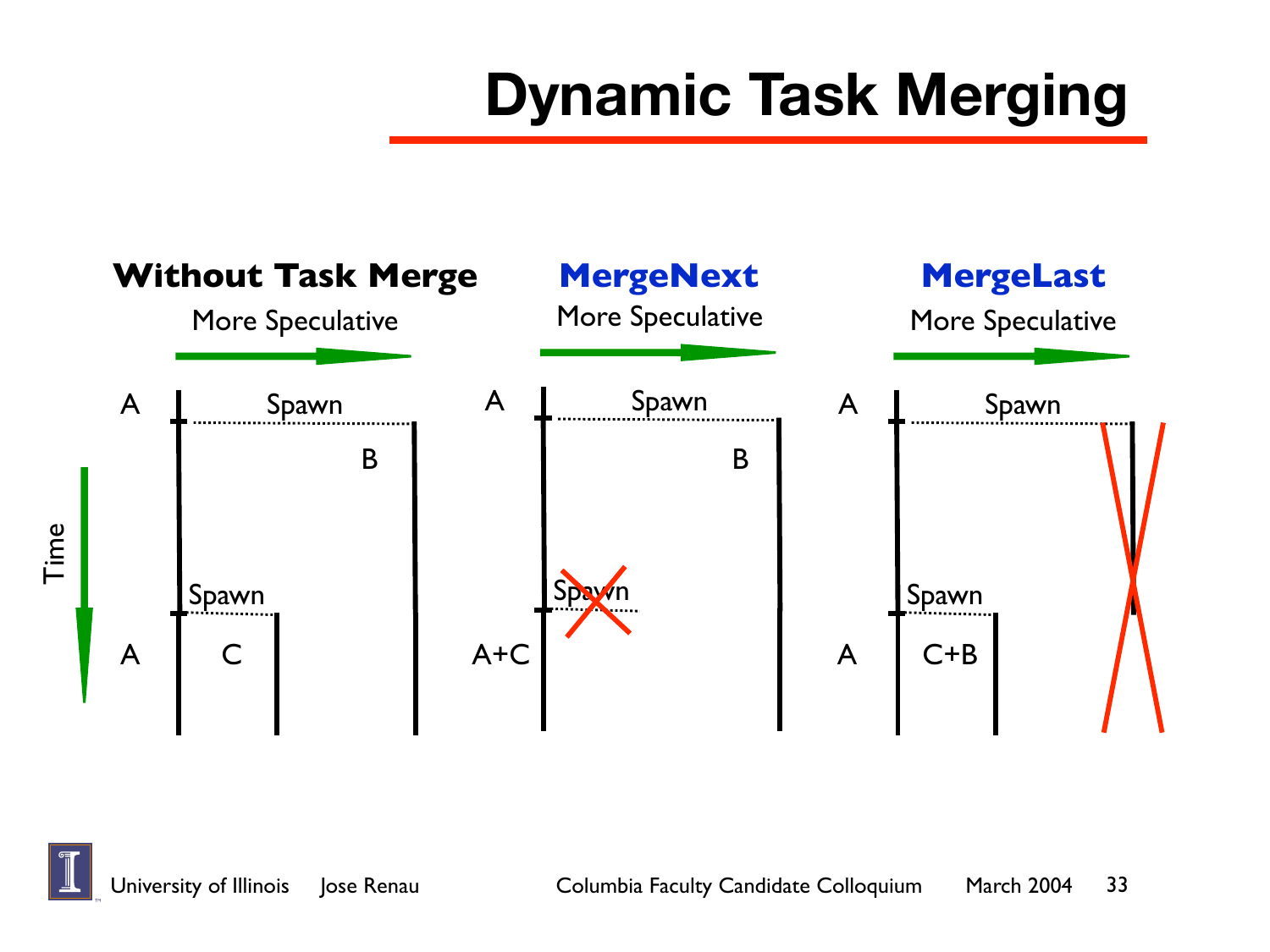## **Task Merging Trade-offs**

#### MergeNext:

- **Our first choice:** 
	- Reduces overheads
	- **Increases instructions per cycle (IPC)**
	- **No task kill**
- Activated when there are no free CPUs

#### MergeLast:

- **Last resort: Kills potentially useful work**
- Activated when number of tasks over threshold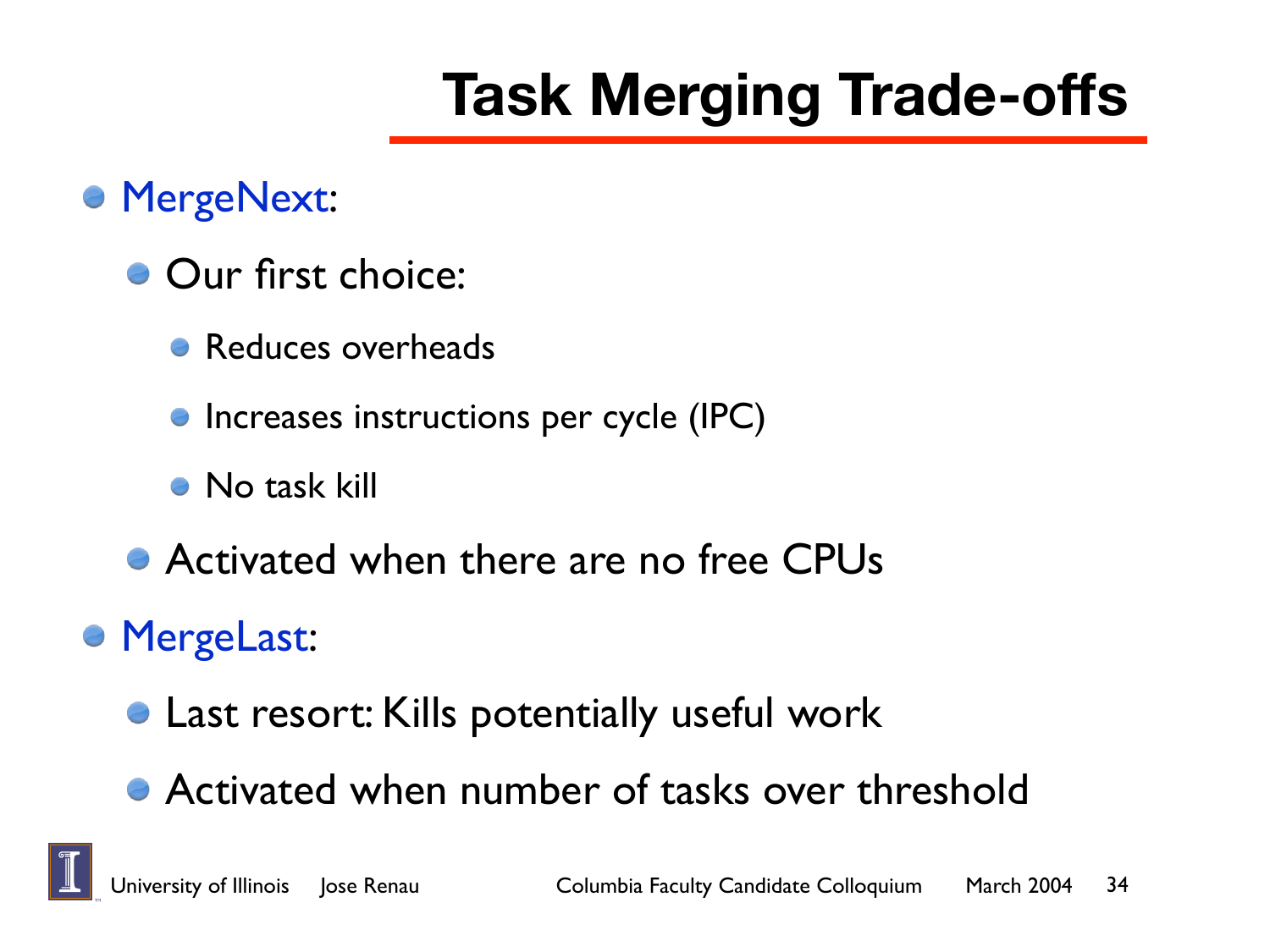### **Simulation Environment**



1 CPU 3-issue 1 CPU 6-issue 4 CPUs 3-issue with TLS

- 70nm @ 5GHz
- **All processors have same pipeline depth**
- 16KB L1 cache (1 cycle slower in TLS due to versioning)
- IMB L2 cache on-chip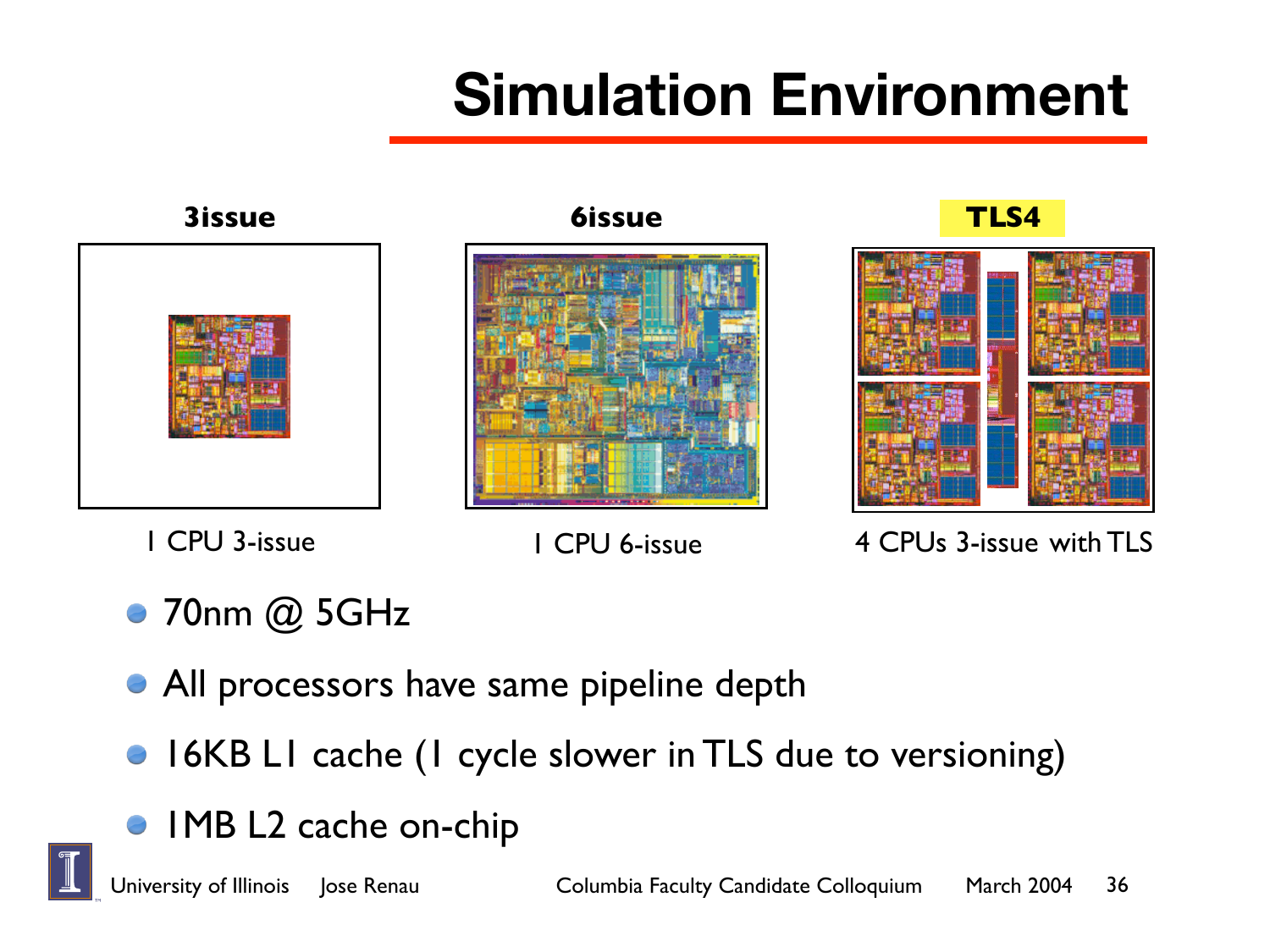### **TLS Compilation Infrastructure**

- Fully automatic TLS pass using TreeSSA from gcc 3.5
- Builds tasks and inserts spawn & commit instructions
- Software value prediction:
	- **Subroutine return value**
	- **Loop induction variables**
- Automated, simple, and fast profiling pass
	- **Use SPECint train input set**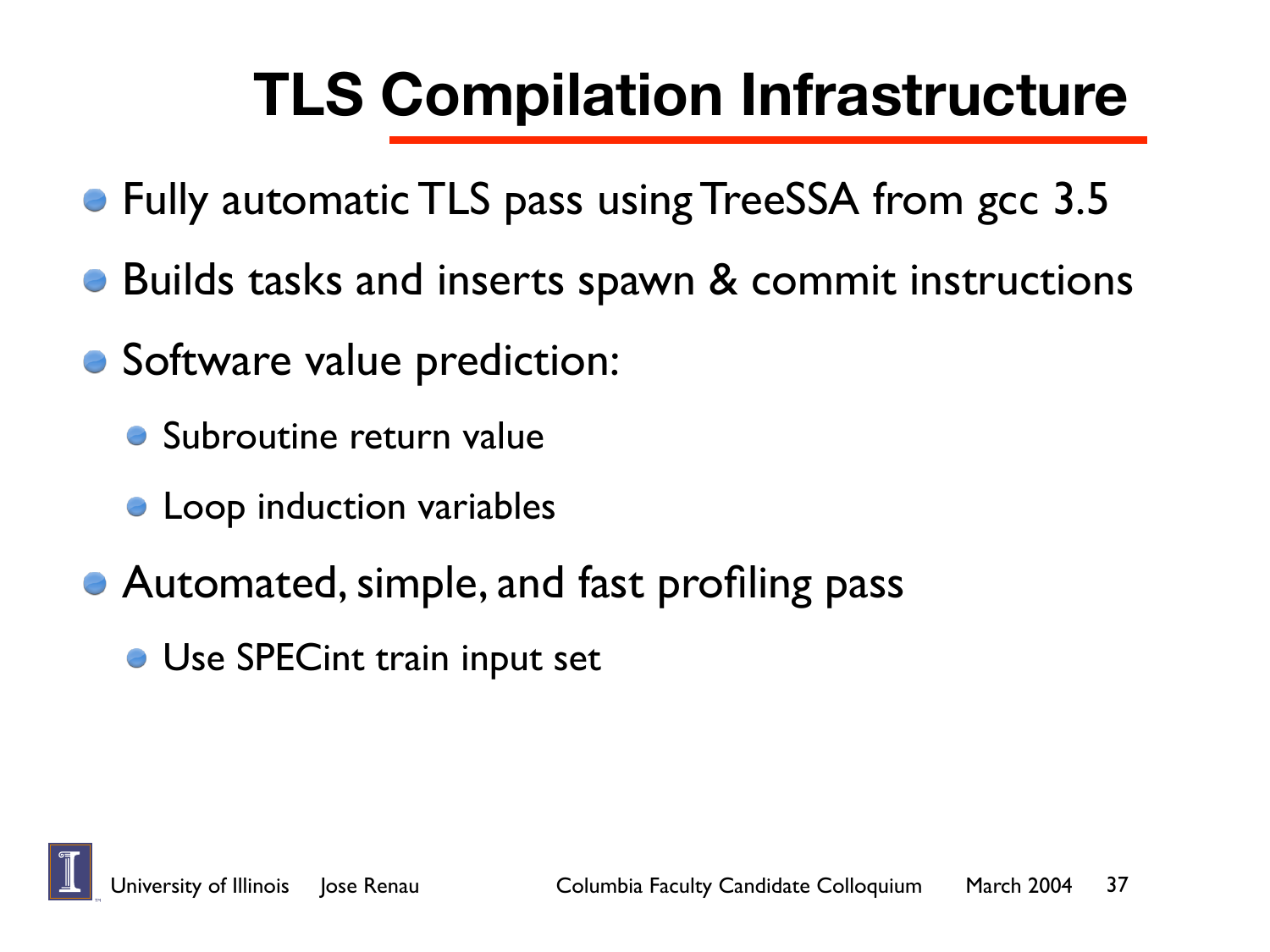#### **Performance Comparison**



OutOrder is 20% faster than InOrder

**• TLS4 OutOrder is slightly faster than 6issue**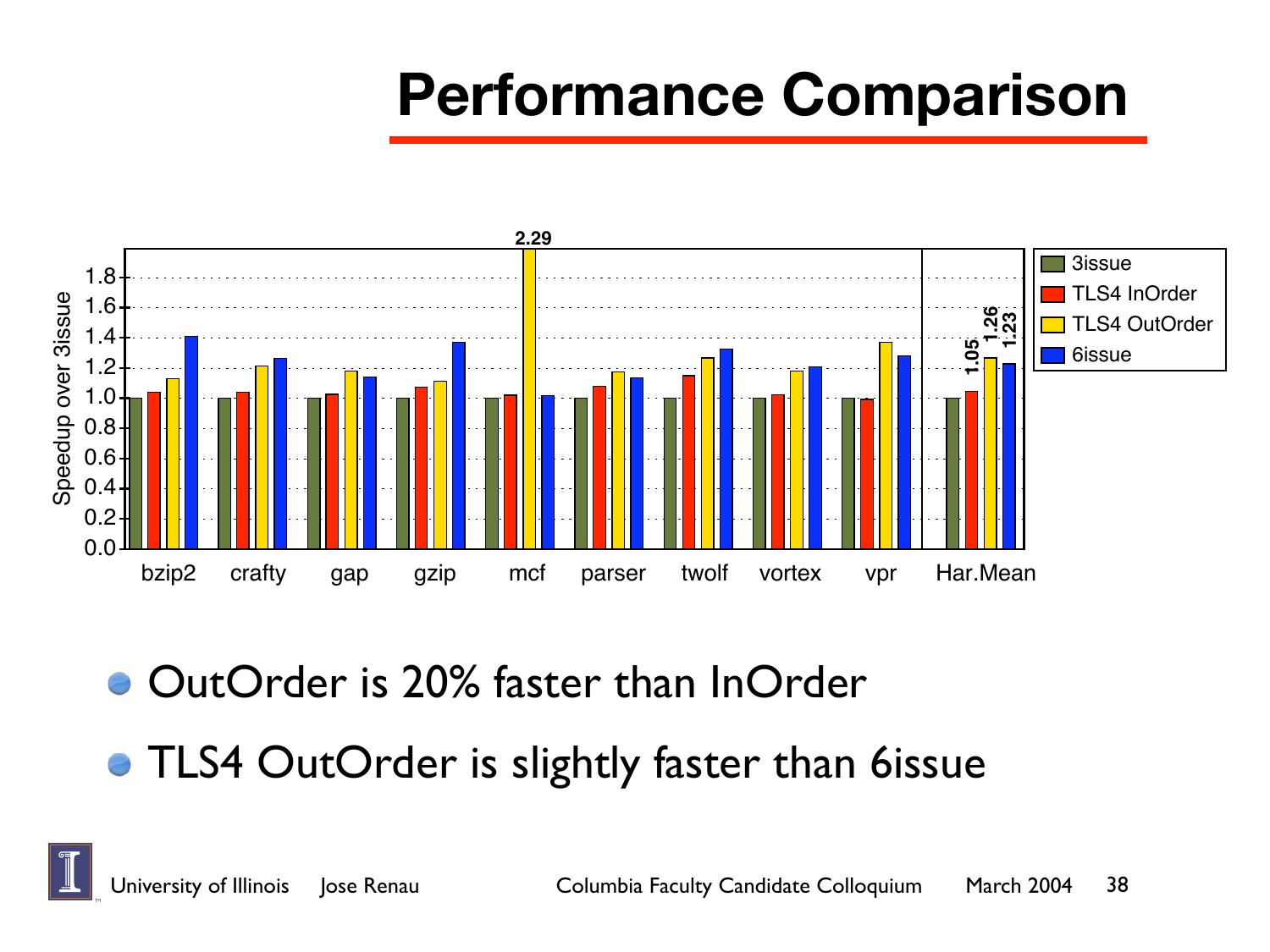### **TLS4 OutOrder is Promising**

Outperforms:

- 3issue (26% speedup), 6issue (3% speedup)
- Consumes 15% less power than 6issue



#### ... for hard to parallelize applications CMP has a natural advantage for parallel apps!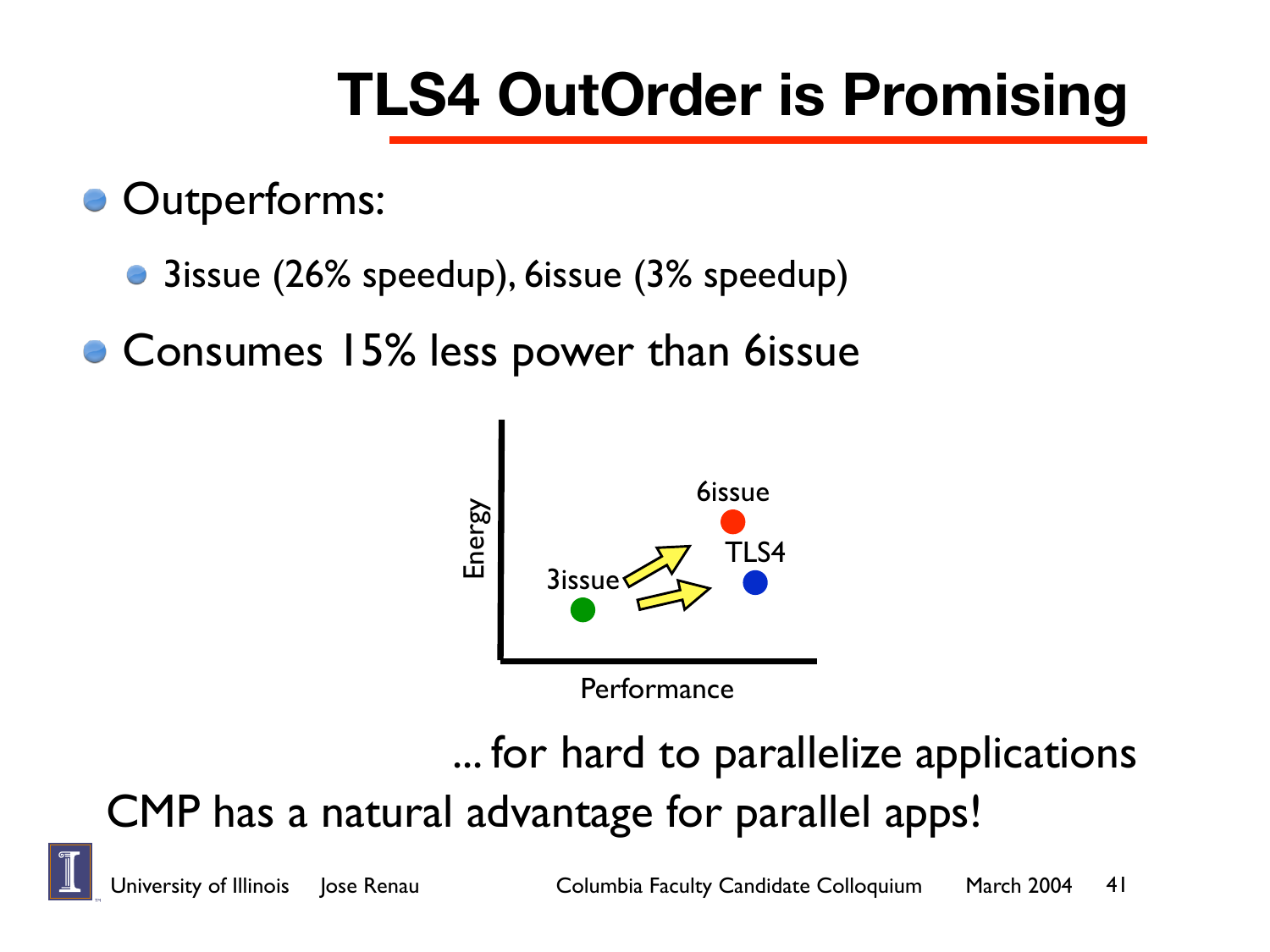# **Questions?**



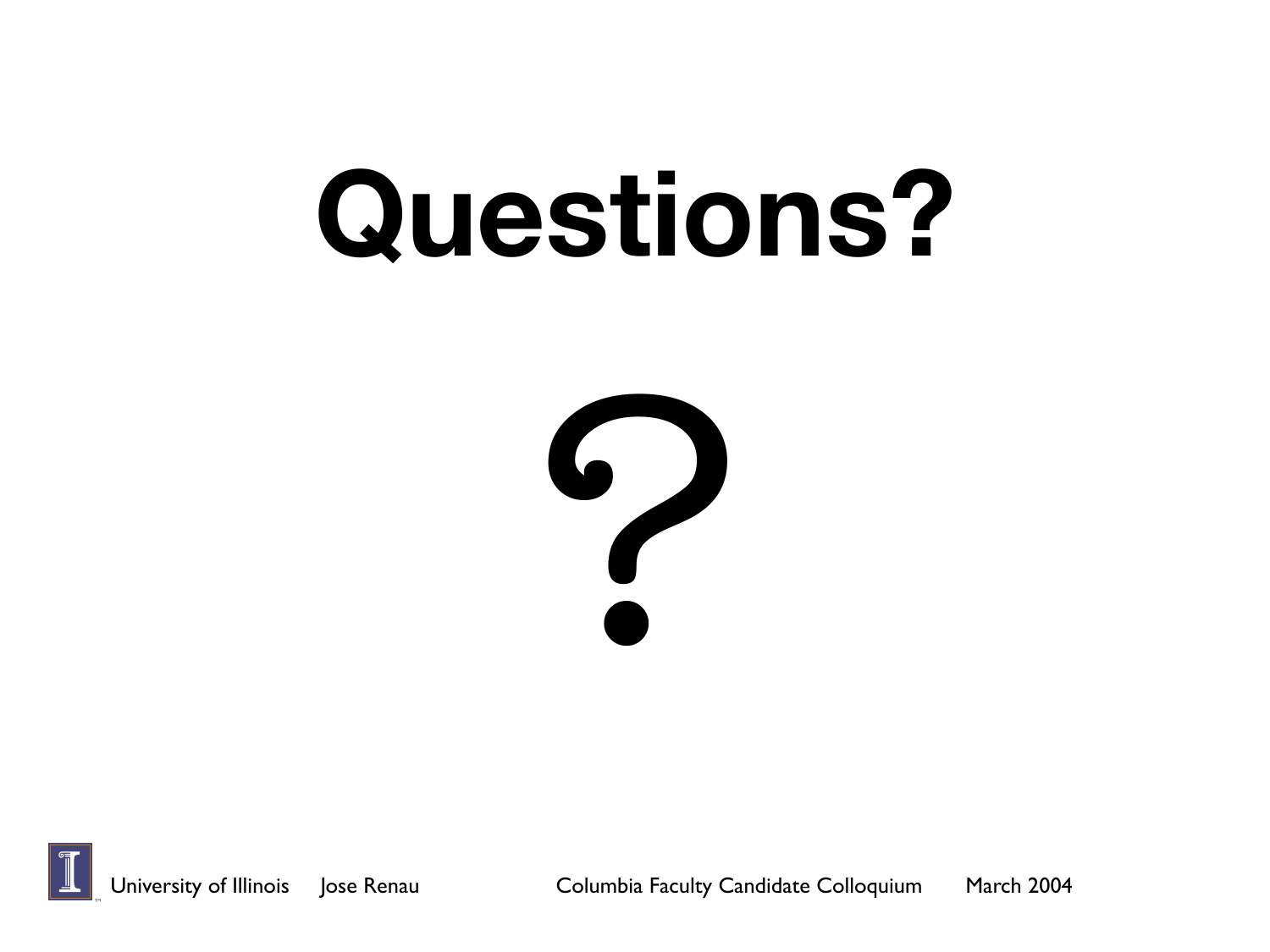#### **TLS CMP: Architecture Requirements**

- **Minor modifications in the processor core**
- Versioned L1 cache
	- **Cache lines are associated to tasks**
	- Ability to discard per-task cached state (in a task kill)
- **TLS aware cache coherence protocol** 
	- Data for speculative tasks cannot be displaced from LI
	- Detects cross-task dependence violations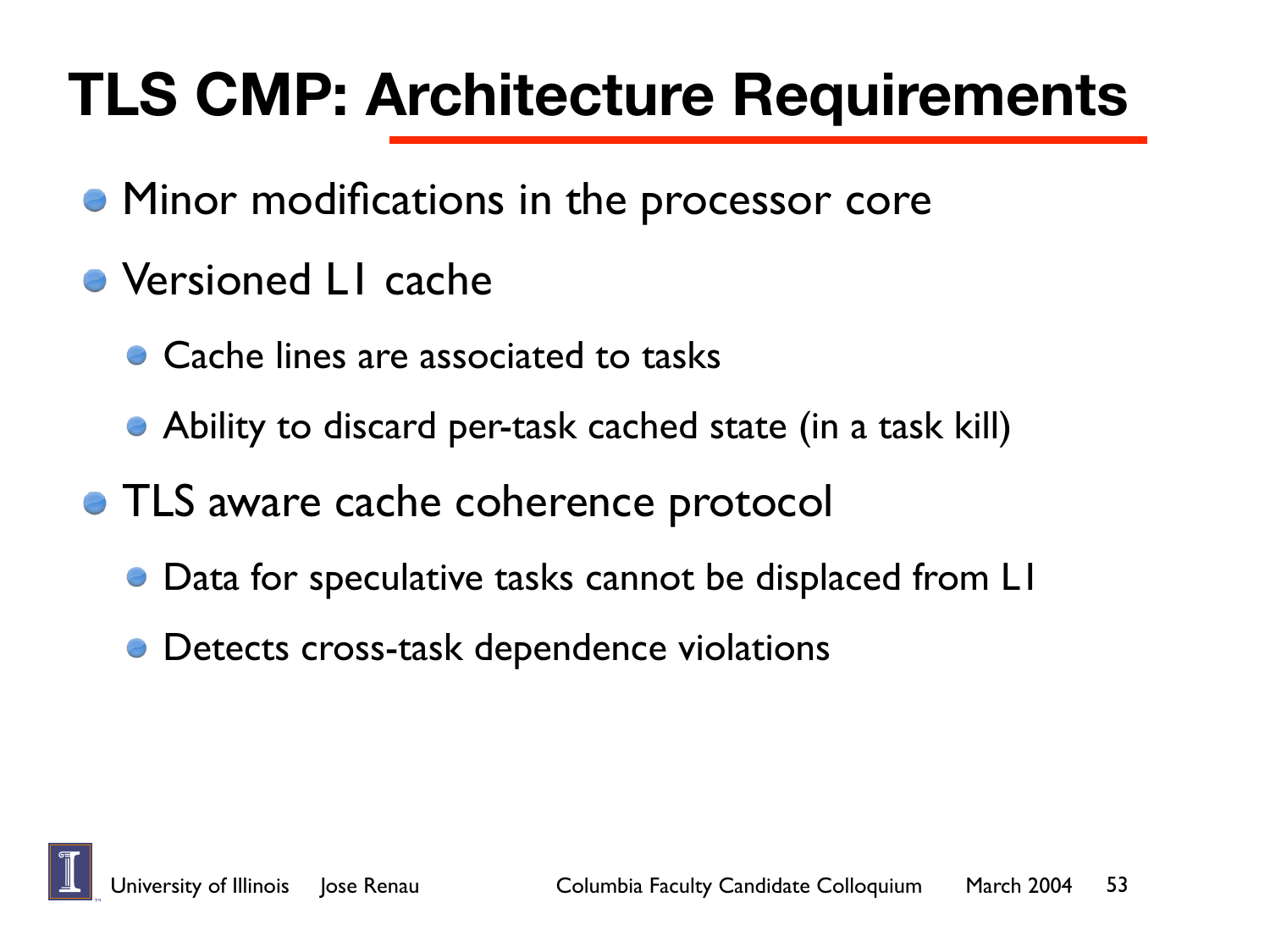#### **Task Ordering: Timestamps Intervals**

- A task is assigned a range of timestamps [Base, Limit)
- Tasks compare *Base* to identify order A task to the past to the times of the times of the times of the times of the times of the times of the times  $\frac{1}{2}$
- On spawn: Parent task gives upper half interval to child



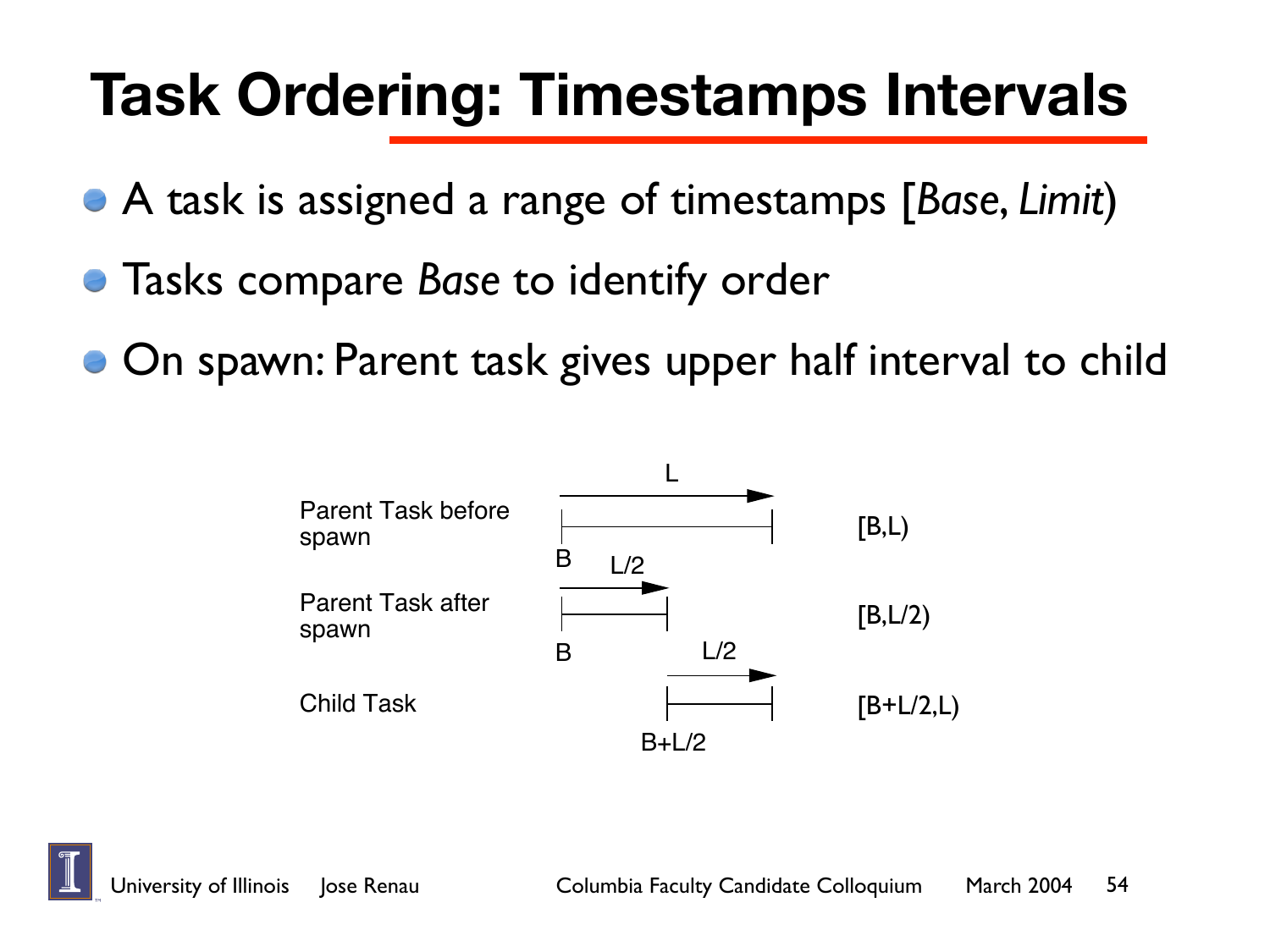#### **More Technology Trends**



**36th International Symposium on Microarchitecture 3 December, 2003** @2003 IBM Corporation \*Keynote presentation Micro 2003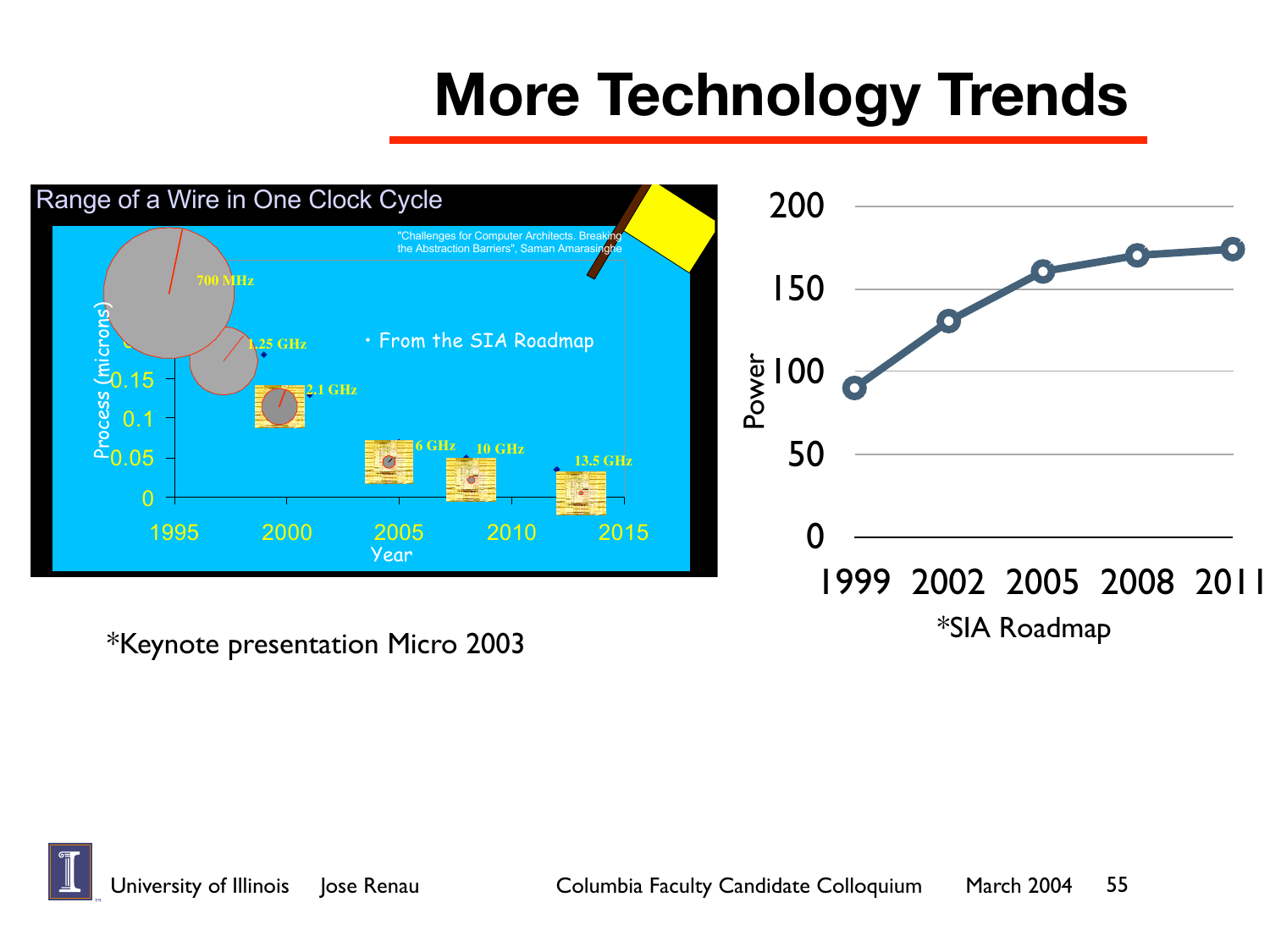## **Task Squash Optimizations**

- Stall task after second restart
	- Diminishing returns in performance (cache, branches) with more restarts

- **Energy-aware task pruning by profiling** 
	- Deselect tasks that are expected to give minor speedups at high energy cost

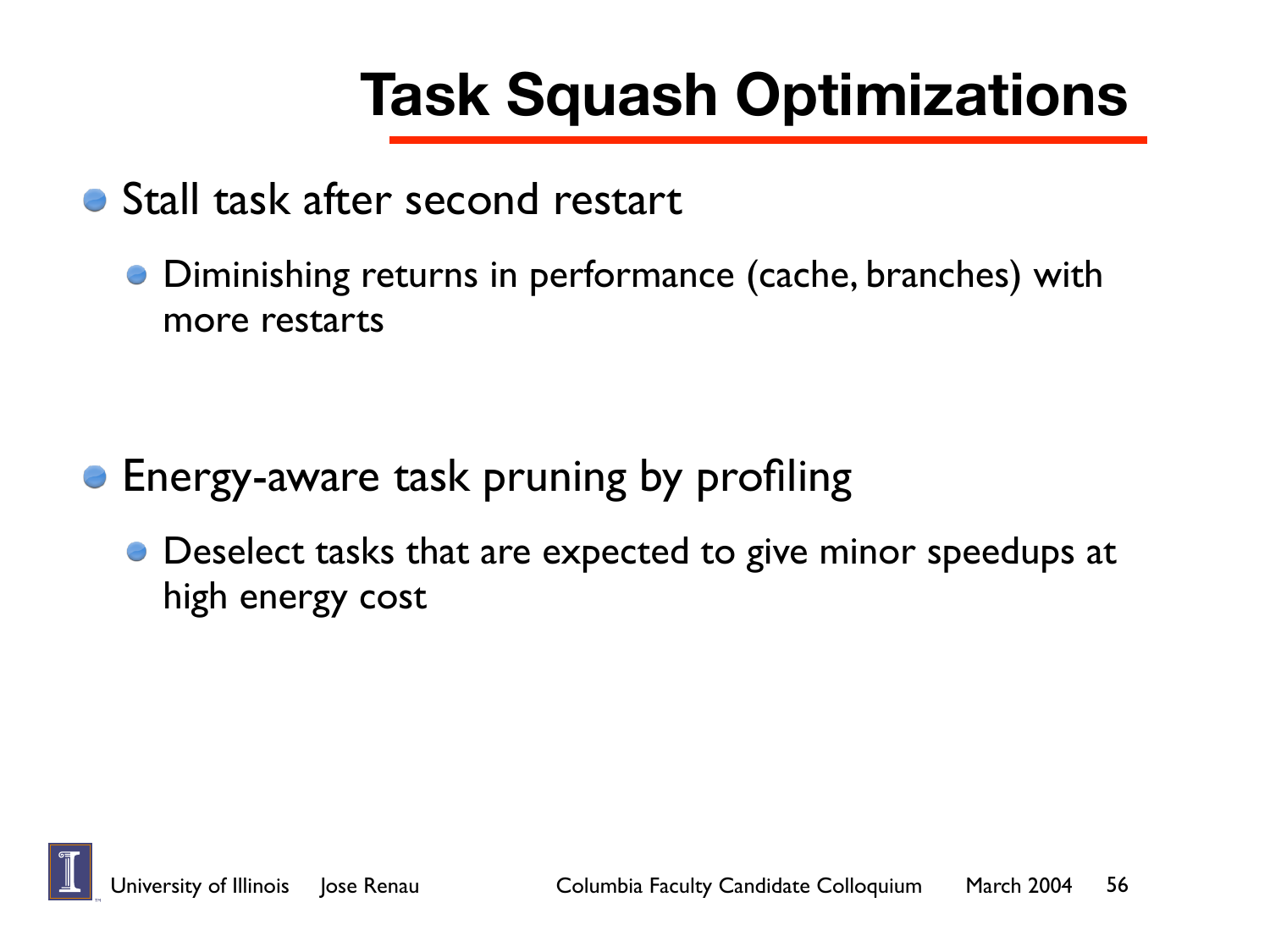### **Storage & Logic Optimizations**

- **Avoid eagerly walking the cache tags** 
	- **TLS requires group ops on cache tags: task commit/squash**
	- We perform group ops lazily in background

- **E** Low-energy data reuse on task restart
	- On task restart, keep same Version ID, add version offset
	- Reduces the number of checks to reuse a clean cache line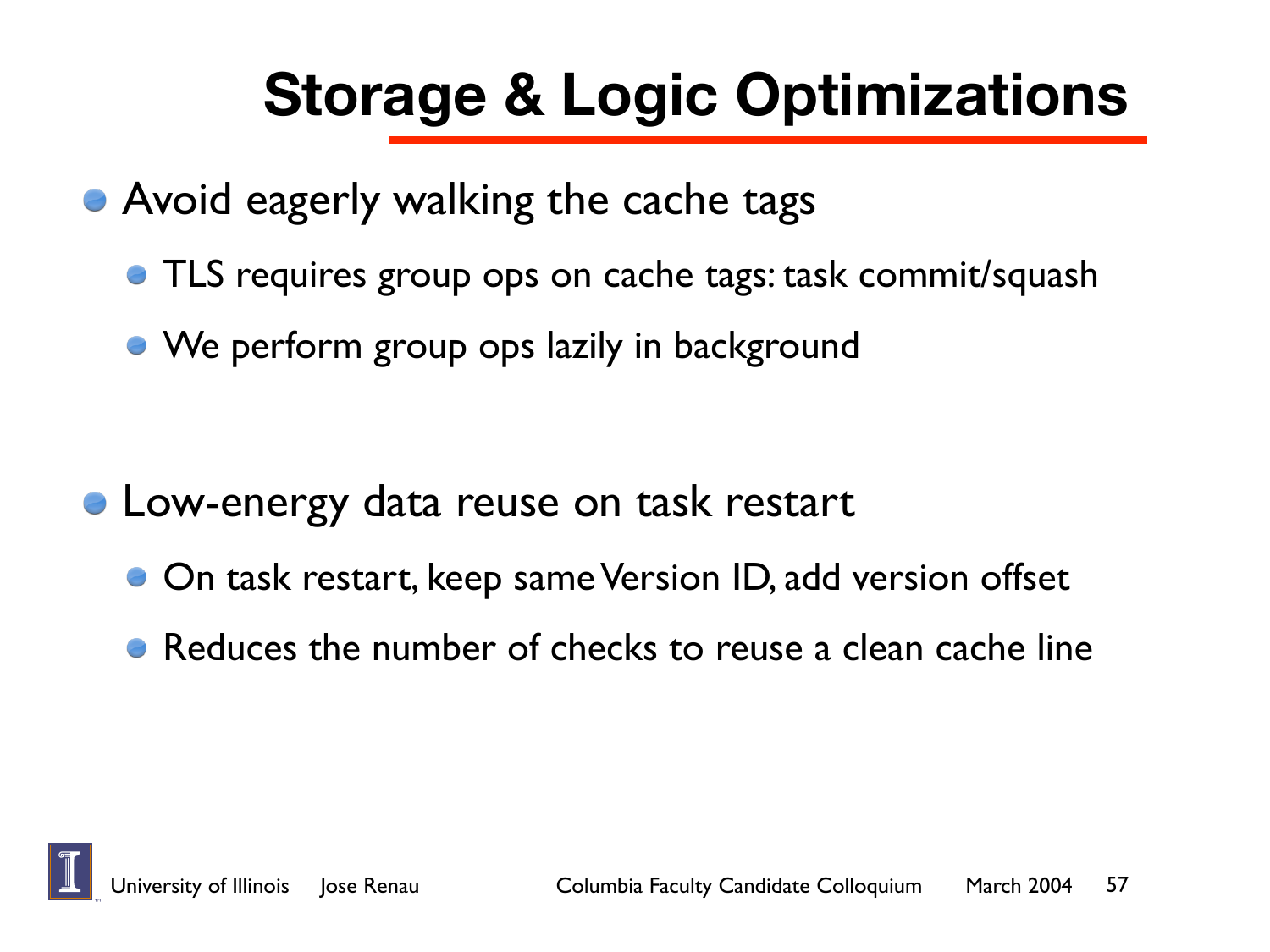### **Applications**

#### • SPECint 2000

- Run with ref input set
- Profile with train input set
- Multiple binaries: (High quality compiler opt)
	- Sequential binary (No TLS instrumentation): *Base*
	- TLS binaries: *InOrder* and *OutOrder*

#### Simulate more than 500 million inst after initialization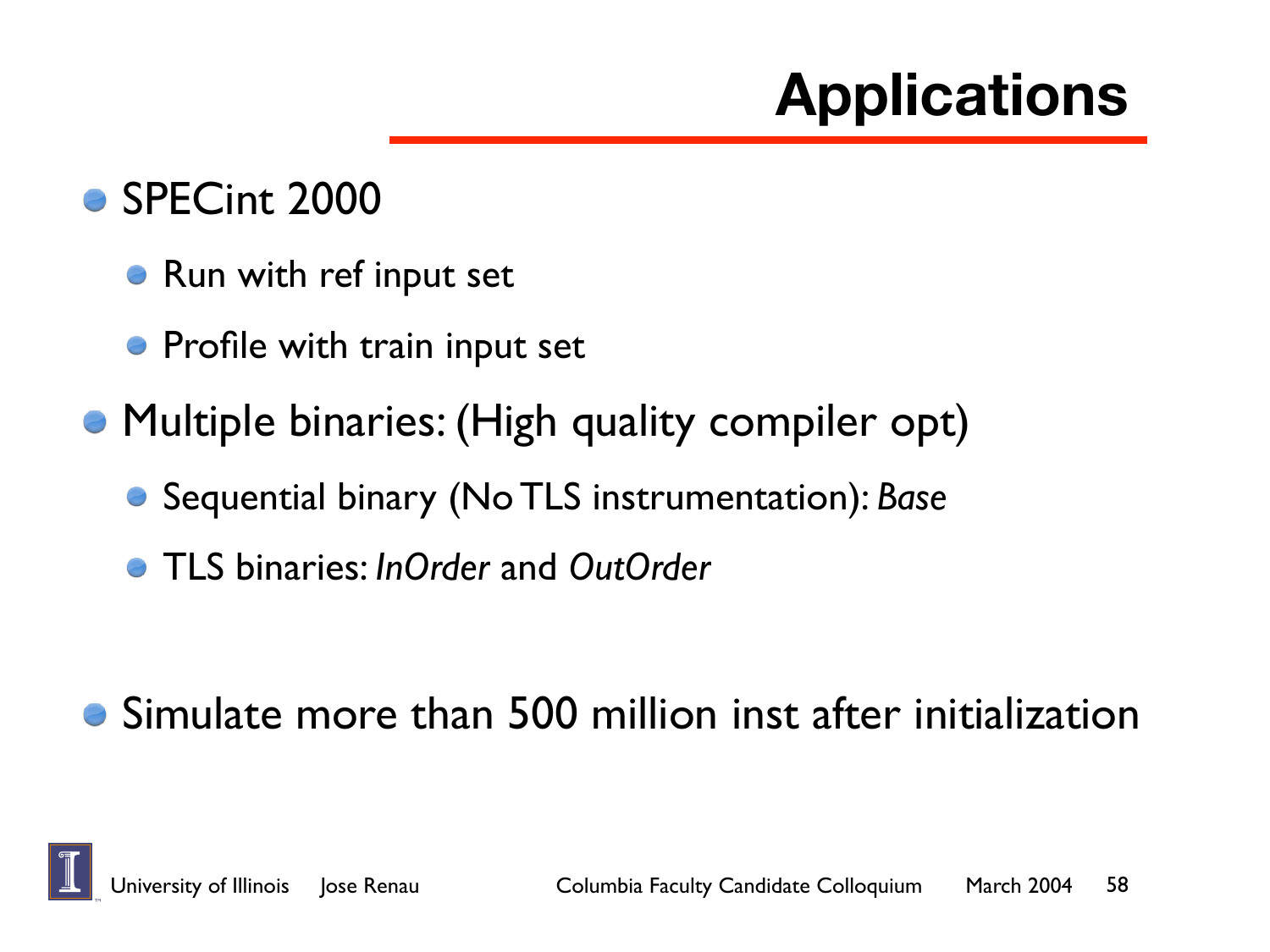## **TLS Compilation Infrastructure**

- Fully automatic TLS pass using TreeSSA from GCC3.5
- Generates tasks for:
	- **Iterations of multiple loops in a nest**
	- Subroutines and functions (any nesting level)
- Software value prediction:
	- **Subroutine return value**
	- **Loop induction variables**
- **Inserts spawn & commit instructions**
- Spills live-ins from registers across tasks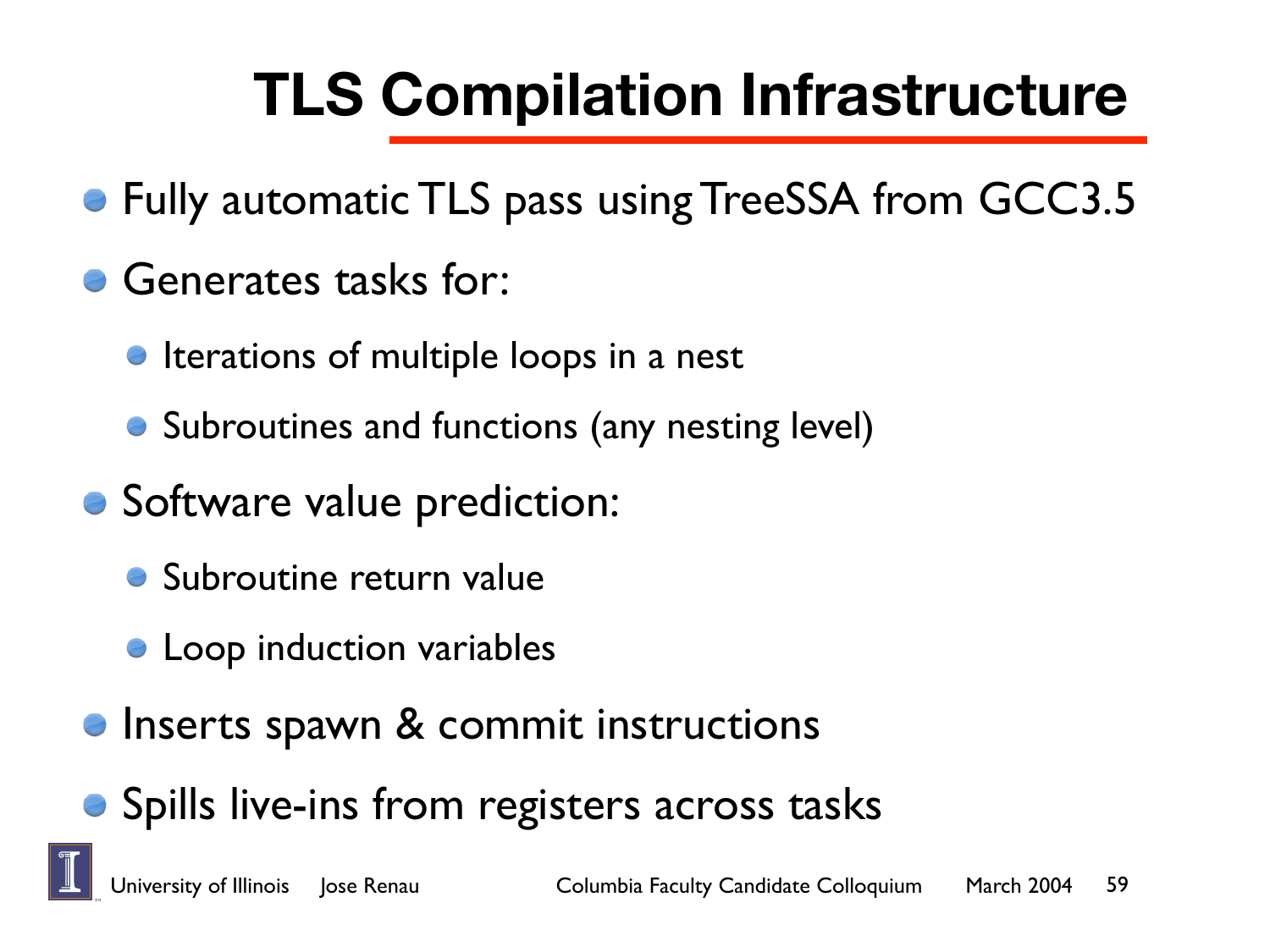#### **Compiler Phases**

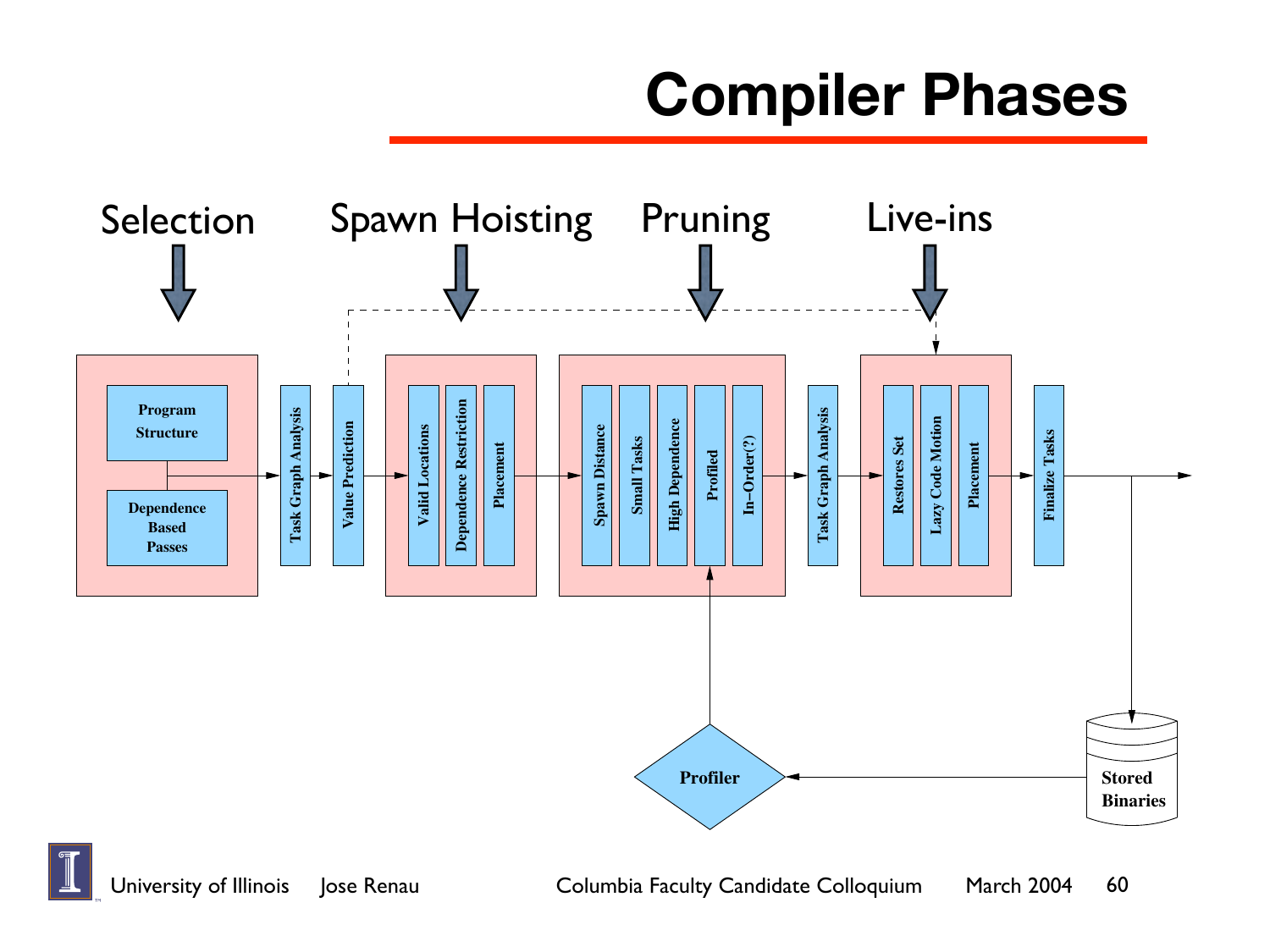#### **In-Order Task Generation**

- **In-order spawn requires a more complex compiler:** 
	- Additional check in task pruning pass to guarantee in-order
	- Added IPA (Inter-Procedural Analysis)
	- Use perfect IPA in libraries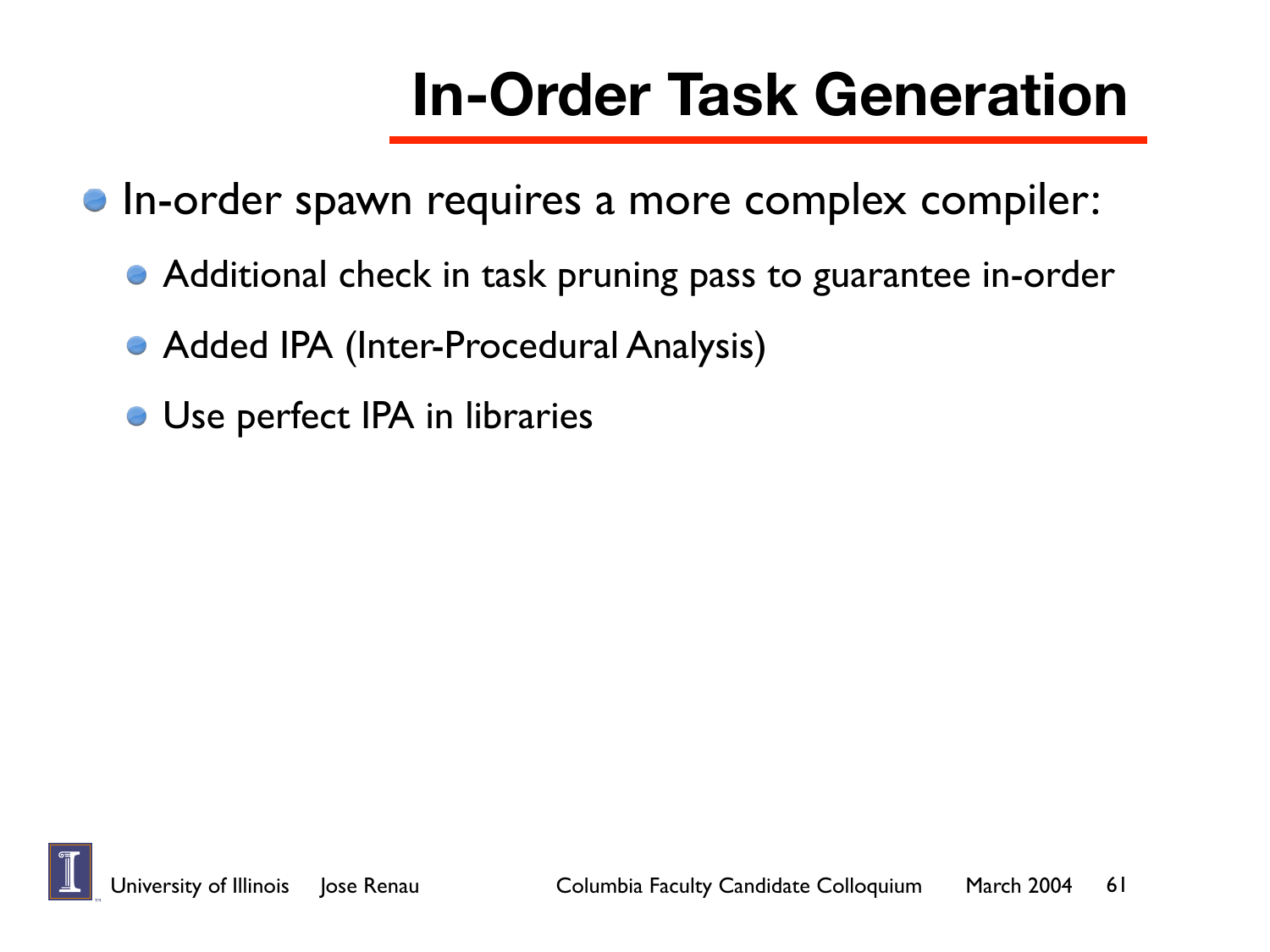# **Profiling Infrastructure**

- Automated, simple and fast profiling pass
	- Sequential execution
	- **•** Ideal time-less simulation
	- Use SPECint train input set
- **Profiler prunes a task when:** 
	- Too small...
	- Too many estimated dependences...
	- **Little expected task overlap...**
	- ... unless it has a high estimated L2 cache miss rate